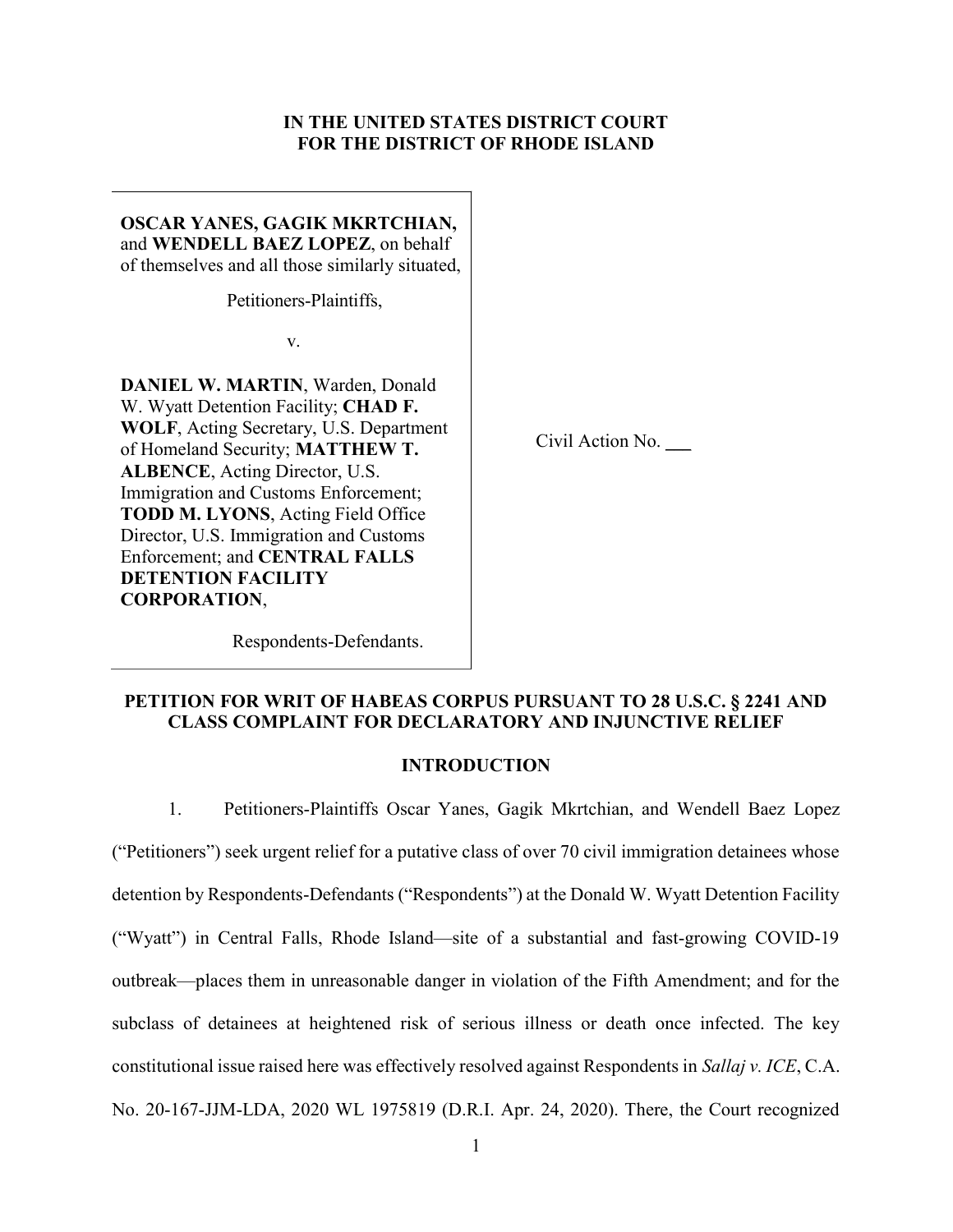that "the spread of Covid-19 in a closed facility, such as an immigration detention center, would be devastating"; and that "spread of Covid-19 in [Wyatt] would be disastrous for the health and safety of those living and working there, as well as the burden it would cause on valuable medical resources." Id. at \*2, 4. Petitioners here, like the petitioner in Sallaj, have "a likelihood of success on the merits of [their] Fifth Amendment claim [for release from Wyatt] because continuing to hold [them] in civil detention at the Wyatt, where COVID-19 is present, could expose [them] to an unnecessary substantial risk of serious harm to [their] health." Id. at \*3.

2. As of the April 24 order in Sallaj, there were six confirmed cases of COVID-19 among Wyatt detainees. Id. at \*2. That number has now exploded to 38—a more than six-fold increase in just three weeks. See Status Report (May 14, 2020) at 1, In re Donald W. Wyatt Detention Facility, No. 1:20-mc-00004-JJM ("In re Wyatt"), Dkt. No. 11. For the reasons already recognized in Sallaj, the disease's continued spread poses an unreasonable risk to the health and lives of all civil immigration detainees held in Wyatt—including "older people," those with "preexisting [medical] conditions," as well as "young people without preexisting conditions." See Sallaj, 2020 WL 1975819, at \*1. To prevent "devastating" and "disastrous" consequences, id. at \*2, 4, class-wide relief is necessary "to reduce the population in the detention facilit[y] so that all those who remain (including staff) may be better protected." See Savino v. Souza, --- F. Supp. 3d ----, 2020 WL 1703844, at \*9 (D. Mass. Apr. 8, 2020) ("Savino I") (certifying class and implementing an individualized bail process for the release of immigration detainees in Bristol County, Massachusetts to prevent widespread infection with COVID-19); Savino v. Souza, No. CV 20-10617-WGY, 2020 WL 2404923 (D. Mass. May 12, 2020) ("Savino II") (noting that "[b]etween the filing of the case [on March 27, 2020] and the [court's entry of a] preliminary injunction [on May 7], . . . forty-four [detainees] were granted bail by this Court"); *accord Zepeda*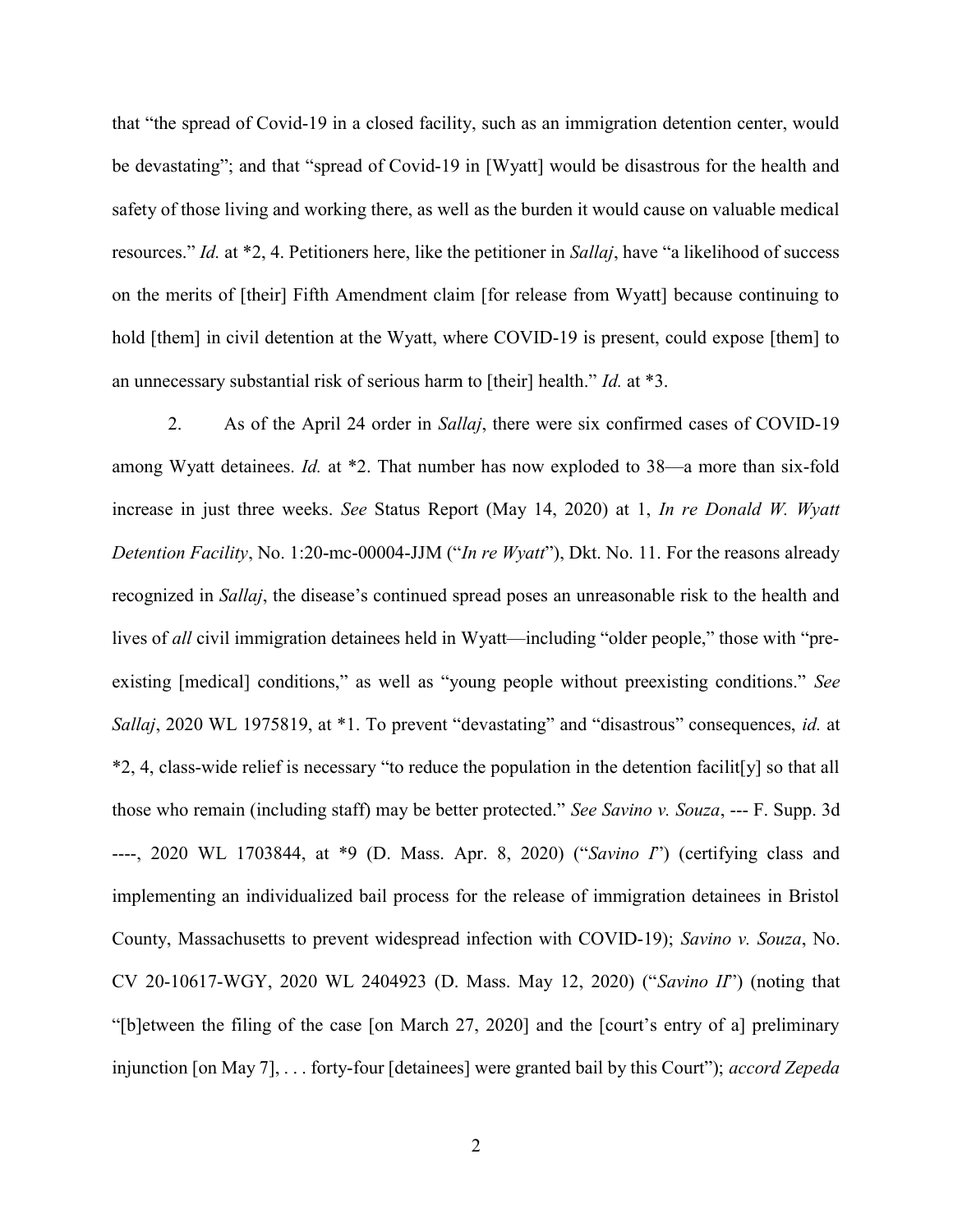Rivas v. Jennings, --- F. Supp. 3d ---, 2020 WL 2059848, at \*3 (N.D. Cal. Apr. 29, 2020) ("implement[ing] a system for considering individual bail applications [for immigration detainees], modeled after a system created and successfully implemented [in Savino] by Judge Young in the District of Massachusetts"); Gomes v. DHS, No. 20-CV-453-LM, 2020 WL 2113642, at \*1, 4 (D.N.H. May 4, 2020) (following *Savino* and *Zepeda Rivas* and "provisionally certif[ying] the proposed class of all individuals who are now held in civil immigration detention at [a New Hampshire detention center] for the purpose of facilitating expedited bail hearings of those individuals").

3. "[W]hile older people with pre-existing conditions are the most vulnerable, young people without preexisting conditions have become severely ill because of Covid-19, which, in some cases, has led to death." Sallaj, 2020 WL 1975819, at \*1; accord Zepeda Rivas, 2020 WL 2059848, at \*3 ("[E]xposure to the virus [is not] a significant danger merely to people in high-risk groups; as explained in Savino v. Souza, it is dangerous to everyone.") (citing Savino I, 2020 WL 1703844, at \*7). Indeed, a CDC study of COVID-19 hospitalizations issued since the Court's decision in Sallaj found that "[a]mong hospitalized patients, 26% lacked high-risk factors for severe COVID-19" such as old age or underlying medical conditions "and 5% of these patients died," which indicates "that SARS-CoV-2 infection can cause significant morbidity in relatively young persons without severe underlying medical conditions."<sup>1</sup>

4. Wyatt reported the first positive test of a detainee on April 21, just days after this Court ordered the facility to begin reporting the number of detainees tested and the number of positive tests. See General Order, In re Wyatt, Dkt. No. 1 (Apr. 16, 2020); Status Report (Apr. 21,

 $\overline{a}$ 

<sup>&</sup>lt;sup>1</sup> CDC Morbidity & Mortality Weekly Report, Characteristics & Clinical Outcomes of Adult Patients Hospitalized with COVID-19—Georgia, March 2020, at 5-6, Apr. 29, 2020, available at https://www.cdc.gov/mmwr/volumes/69/wr/pdfs/mm6918e1-H.pdf.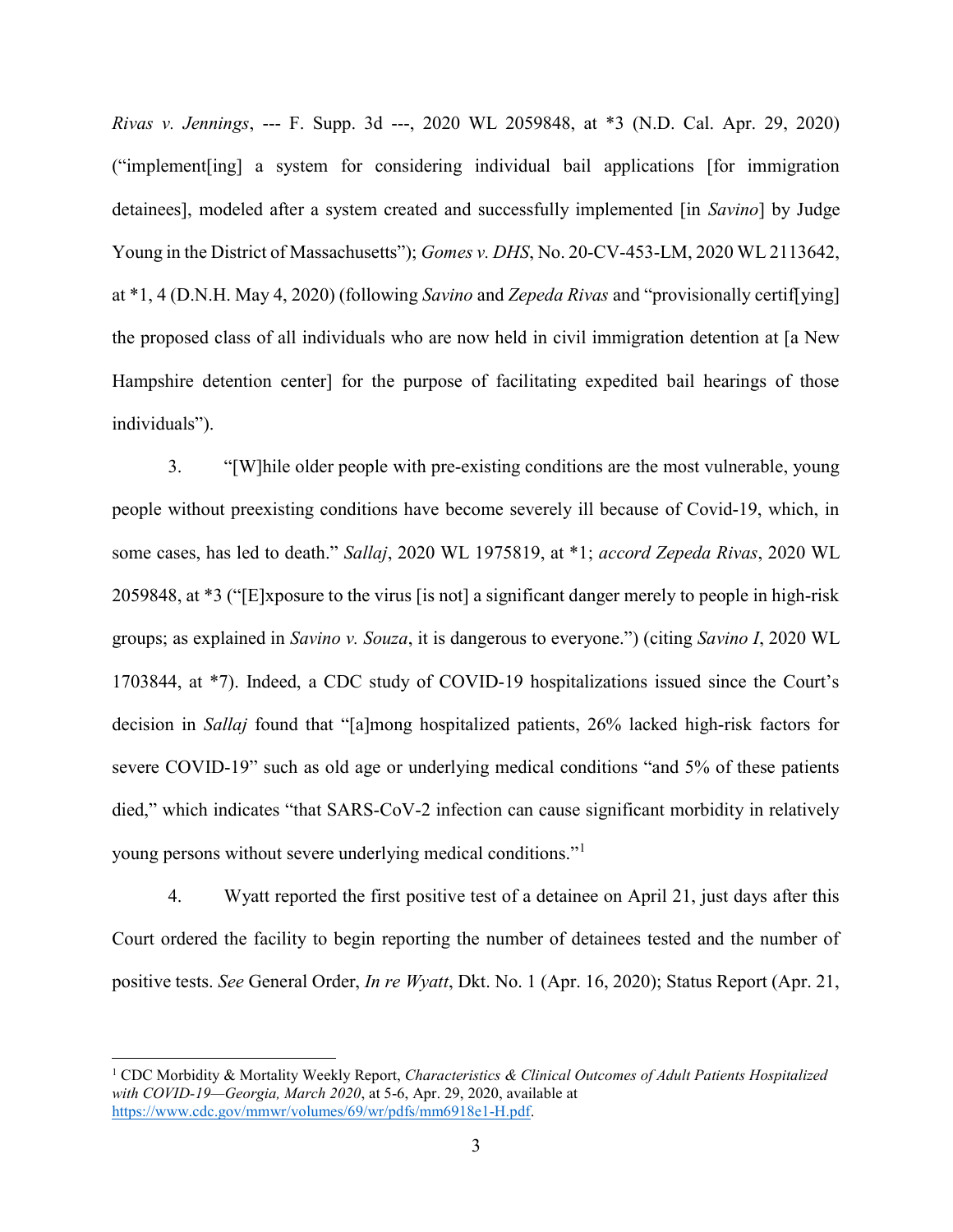2020) at 1, In re Wyatt, Dkt. No. 3. As of May 14, there are 38 confirmed cases among Wyatt detainees at Wyatt, including two ICE detainees. See Status Report (May 14, 2020), In re Wyatt, Dkt. No. 11; ICE, *ICE Guidance on COVID-19*, "Confirmed Cases" Tab, https://www.ice.gov/coronavirus (last updated May 14, 2020, 5:36 p.m.). In addition, there have been ten positive tests among cases among Wyatt staff, as self-reported to the facility, as of May 14. Status Report (May 14, 2020), In re Wyatt, Dkt. No. 11.

5. The only effective means of preventing the spread of COVID-19 is social distancing, where people remain at least six feet apart from each other. But conditions at Wyatt render social distancing impossible. Immigration detainees at Wyatt continue to be housed with cellmates in small cells measuring approximately five feet by nine feet. Immigration detainees eat meals as a group in common area at small shared tables less than three feet across or they must wait together to receive food. They share communal showers and telephones that are not disinfected between uses. Correctional officers and other Wyatt staff rotate regularly in and out of the facility, each potentially carrying additional infection from the outside world or other parts of the facility. The federal government's own medical subject matter experts have described this as a "tinderbox scenario,"<sup>2</sup> and a recent study found that between 72 percent and nearly 100 percent of ICE detainees who remain at facilities nationwide would likely be infected with COVID-19 within 90 days of the current outbreak within the immigration detention system.<sup>3</sup> The same researchers predict that between 78 and 95 percent of ICE detainees at Wyatt will be infected.<sup>4</sup>

<sup>&</sup>lt;sup>2</sup> Letter from Scott A. Allen, MD, FACP & Josiah Rich, MD, MPH to Congressional Committee Chairpersons 6, (Mar. 19, 2020), available at https://assets.documentcloud.org/documents/6816336/032020-Letter-From-Drs-Allen-Rich-to-Congress-Re.pdf.

<sup>&</sup>lt;sup>3</sup> Irvine et al., *Modeling COVID-19 & Impacts on ICE Detention Facilities*, 2020, J. Urban Health (forthcoming 2020), attached hereto as Exhibit C to Attachment 7, Declaration of Sarah Mujahid ("Mujahid Decl.);

<sup>&</sup>lt;sup>4</sup> Irvine et al., *Modeling COVID-19 & Impacts on ICE Detention Facilities*, 2020, Wyatt Detention Center, www.icecovidmodel.org.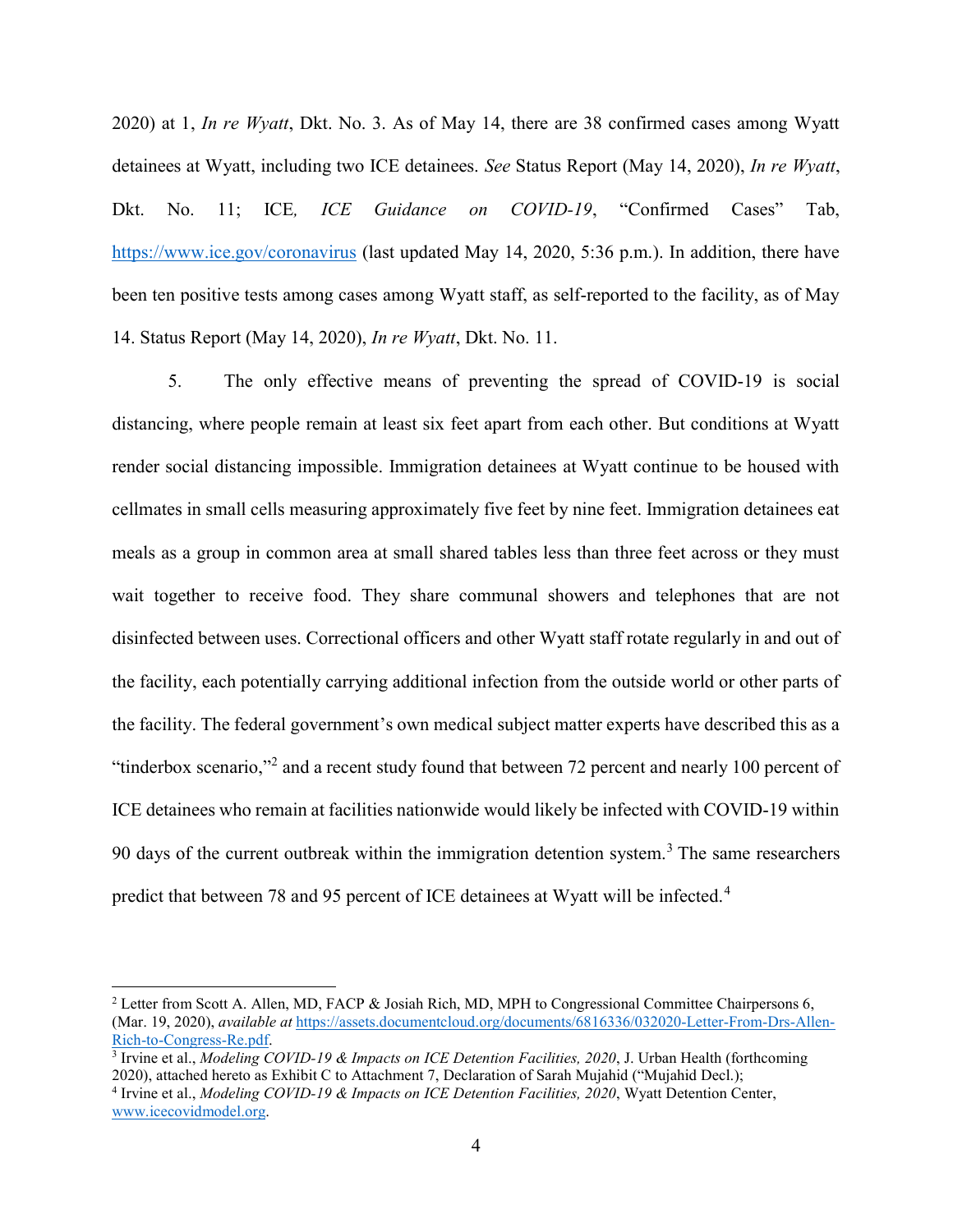6. Courts, government officials, and medical professionals have recognized reducing detained populations to permit social distancing is essential to protecting both detained individuals and the public at large from COVID-19. Such releases not only protect immigration detainees from transmission of the virus that causes COVID-19, they also reduce the risk to others working at or confined to a prison, jail, or detention center. This, in turn, reduces the burden on the surrounding region's health care infrastructure, lessens the likelihood that an overwhelming number of people will become seriously ill from COVID-19 at the same time, and thereby broadly protects public health. As the court in Savino recently observed: "The virus, if allowed to thrive in the detention centers, will migrate back into our neighborhoods. . . . [Detention center] [e]mployees returning to their homes after their shifts may expose their families, friends, bus drivers, cashiers, and doctors. The chain of infection thus grows. Were the government to loose an uncontainable viral outbreak from within its detention centers, it would betray its duty to the *public*, not just to the detainees." Savino II, 2020 WL 2404923, at \*11.

7. Respondents cannot justify continuing to subject Petitioners to extraordinary risk of illness and death without any legitimate government objective, particularly in light of the alternatives available to them to maintain custody and supervision over Petitioners. The danger posed by Petitioners' detention during the current outbreak of COVID-19 is "so grave that it violates contemporary standards of decency to expose anyone unwillingly to such a risk." Helling v. McKinney, 509 U.S. 25, 36 (1993).

8. In short, "[t]he risk of contracting COVID-19 in a detention center, such as the Wyatt, is dangerously high" because "conditions of confinement inherently prevent one's ability to socially distance, which, until a treatment is discovered, or a vaccine developed, is the best measure to reduce the spread of the disease." Sallaj, 2020 WL 1975819, at \*3.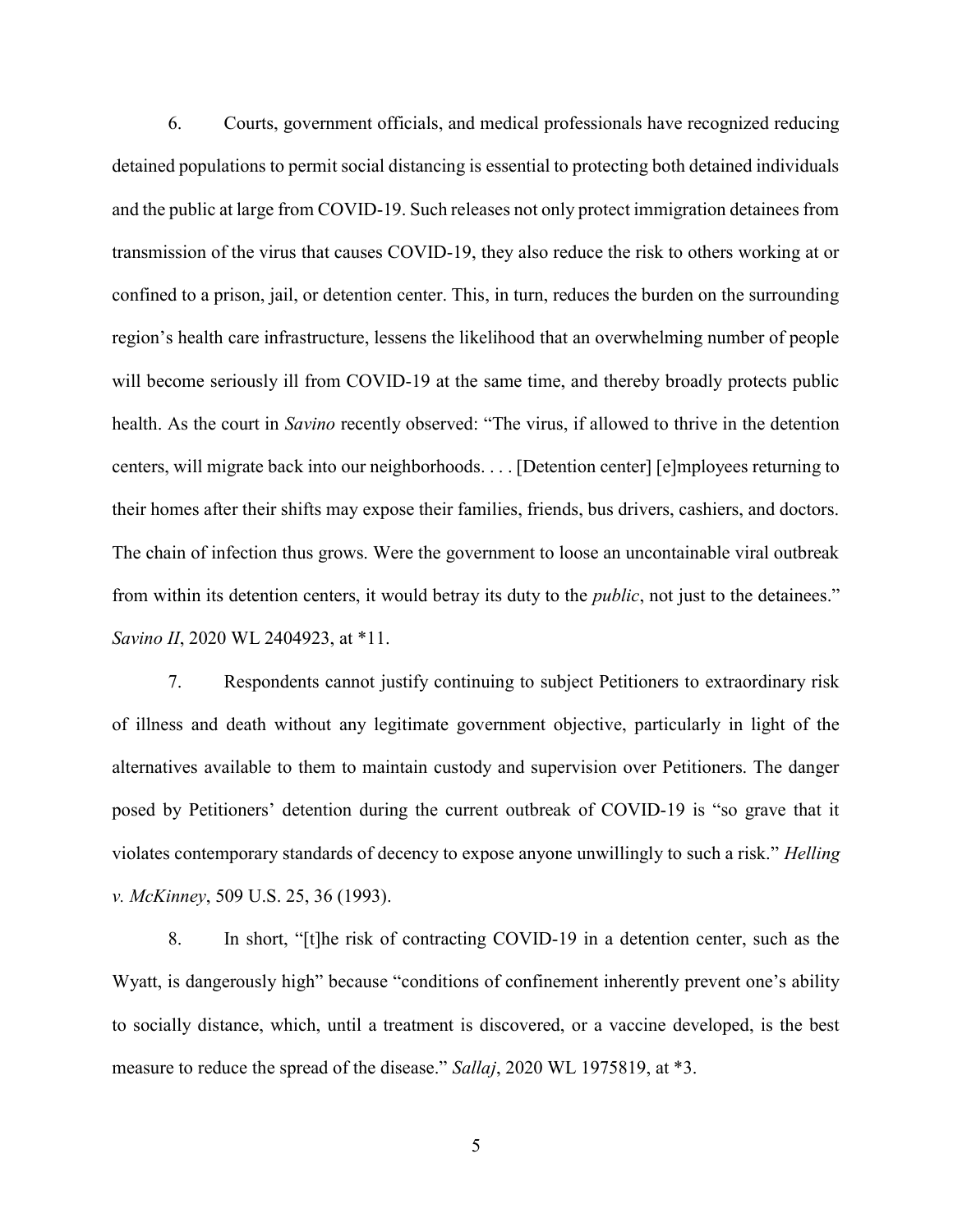9. "Courts around the country are recognizing this fact." *Id.*; see, e.g., Savino I, 2020 WL 1703844, at \*9 ("T]he Court follows the light of reason and the expert advice of the CDC in aiming to reduce the population [of immigration detainees] in the [Bristol County] detention facilities so that all those who remain (including staff) may be better protected."); Zepeda Rivas, 2020 WL 2059848, at \*2-3 ("There is no need to repeat a discussion of the 'tinderbox' risk of the virus spreading in crowded detention facilities. Nor is there need to recount the health risks posed by the virus—not just for people in high-risk categories but for healthy people as well. In detention facilities throughout the nation, ICE has failed to take sufficient action to address the obvious health risks to detainees. . . . The conditions of confinement do not merely threaten detainees; they also threaten facility staff, not to mention the greater community whose health is put at risk by the congregation of large groups in cramped spaces.") (footnotes omitted); *Jimenez v. Wolf*, No. 18-10225-MLW, Dkt. No. 507 (D. Mass. Mar. 26, 2020) (ordering release of immigrant detainee in the midst of the COVID-19 pandemic and noting that "being in a jail enhances risk" and that in jail "social distancing is difficult or impossible"); Castillo v. Barr, No. 20-cv-00605, 2020 WL 1502864, at \*5-6 (C.D. Cal. Mar. 27, 2020) (ordering release of two immigration detainees upon concluding that "a civil detainee cannot [constitutionally] be subject to the current conditions of confinement at [immigration detention facility]" where "[detainees] are not kept at least 6 feet apart from others at all times" and "are forced to touch surfaces touched by other detainees, such as with common sinks, toilets and showers"; and recognizing that "the risk of infection in immigration detention facilities . . . is particularly high if an asymptomatic guard, or other employee, enters a facility"); *Basank v. Decker*, --- F. Supp. 3d ---, 2020 WL 1481503, at \*3, 7 (S.D.N.Y. Mar. 26, 2020) (ordering immediate release of ten immigration detainees held in county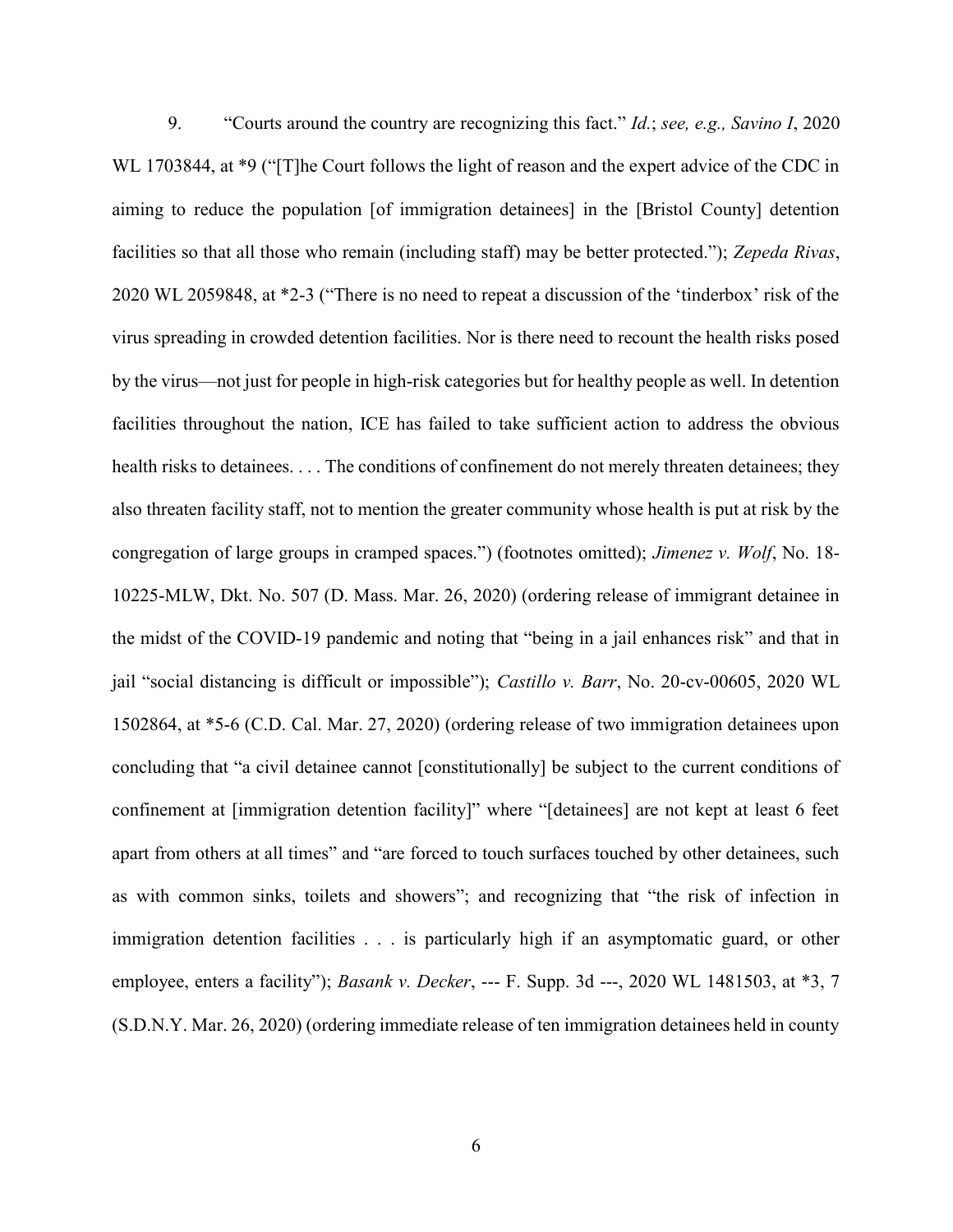jails upon recognizing, *inter alia*, that "[t]he nature of detention facilities makes exposure and spread of [COVID-19] particularly harmful.").

10. As in Sallaj, Respondents' actions in continuing to subject Petitioners and the putative class they seek to represent to this gravely heightened risk of COVID-19 infection violates the Fifth Amendment. See Sallaj, 2020 WL 1975819, at \*3.

11. In order to address this "urgent and unprecedented" situation, "a reduction in the number of people who are held in custody is necessary." Savino I, 2020 WL 1703844, at \*9. This Court should follow the approach adopted in Savino by Judge William G. Young of the District of Massachusetts to protect a class of "[a]ll civil immigrant detainees" held in Bristol County, Massachusetts—directly adjacent to Providence County, where Wyatt is located. Id. Judge Young correctly recognized that a systemic mechanism for making "individualized [release] determinations, on an expedited basis" was needed "to reduce the population in the detention facilities so that all those who remain (including staff) may be better protected." Id. Pursuant to district courts' "[']inherent power to release[']" petitioners during habeas proceedings—including "in the case of 'a health emergency'"—Judge Young undertook a process to "diligently entertain[] bail applications" from class members to reduce the number of ICE detainees at the Bristol County facilities. Id. (quoting Woodcock v. Donnelly, 470 F.2d 93, 94 (1st Cir. 1972) (per curiam)). Through that process, Judge Young granted release on bail to 44 ICE detainees to bail over the course of several weeks through May 7, substantially reducing the immigration detainee population. Savino II, 2020 WL 2404923, at \*2.

12. Other courts in this Circuit and elsewhere are now addressing the class-wide dangers the pandemic poses to immigration detainees by "implementing [this] system for considering individual bail applications . . . created and successfully implemented by Judge Young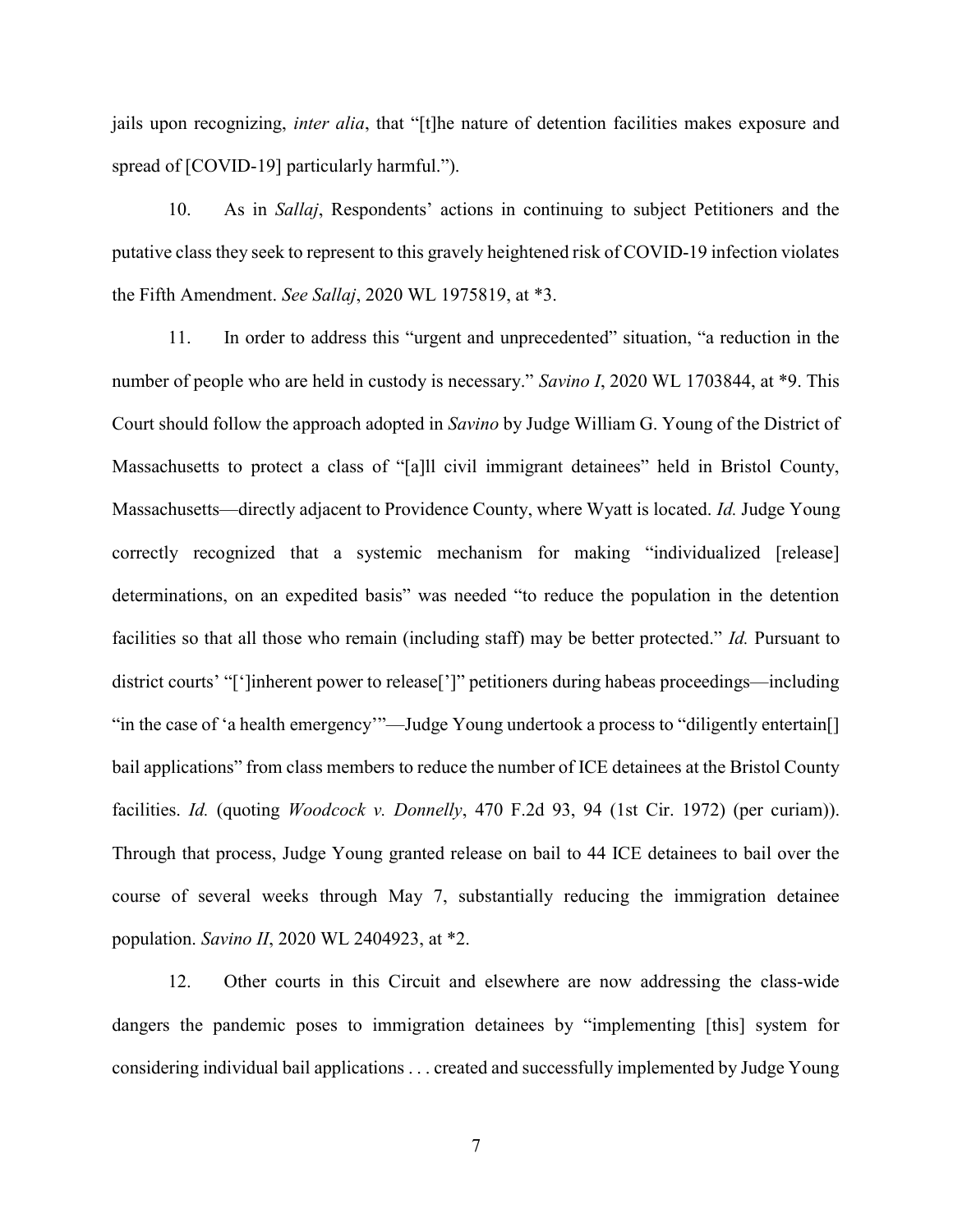in the District of Massachusetts." Zepeda Rivas, 2020 WL 2059848, at \*3; accord Gomes, 2020 WL 2113642, at \*4 ("provisionally certif [ying] the proposed class of all individuals who are now held in civil immigration detention at [a New Hampshire detention center] for the purpose of facilitating expedited bail hearings of those individuals").

13. In undertaking this expedited bail process, the Court should "prioritiz[e] people who have health vulnerabilities" that place them at particularly high risk for serious illness or death from COVID-19. See Zepeda Rivas, 2020 WL 2059848, at \*1; Order, Gomes v. DHS, No. 20-CV-453-LM, Dkt. No. 52, at 1 (D.N.H. May 4, 2020) (concluding that subclass of medically "highrisk [immigration] detainees . . . were entitled to bail hearings, as occurred in Savino"); cf. Medeiros v. Martin, C.A. No. 20-178 WES, 2020 WL 2104897, at \*3 (D.R.I. May 1, 2020) (finding that "members of the medically vulnerable population" are at "risk of serious complications" from COVID-19).

#### PARTIES

14. Petitioner Oscar Yanes is a 44-year-old citizen of El Salvador, who has lived in the United States since 1993 and has three U.S. citizen children. He has been held as a civil immigration detainee in the custody of U.S. Immigration and Customs Enforcement ("ICE") since September 2019, and has been held at Wyatt since October 2019. He is presently detained in pod J-2. He suffers from diabetes, for which he takes insulin twice a day. Mr. Yanes has had difficulty regulating his diet while at Wyatt and has experienced high blood glucose levels, blurry vision, dizziness, and swelling in his leg. Declaration of Oscar Yanes ("Yanes Decl."), attached hereto as Attachment 1, at ¶¶ 1-2, 4-5, 8-10. The CDC has recognized that people with diabetes are "at high-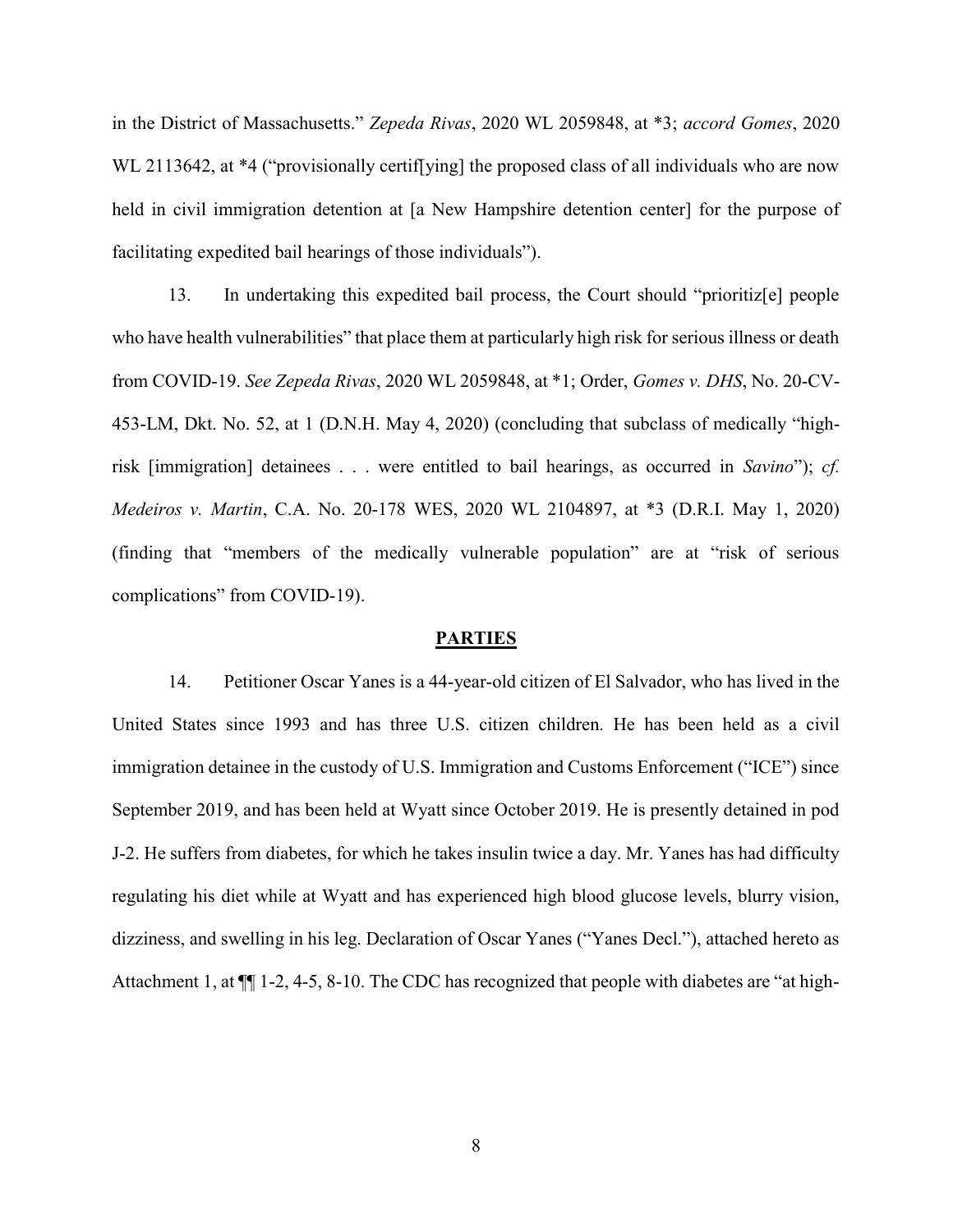risk for severe illness from COVID-19."<sup>5</sup> Like all other civil immigration detainees at Wyatt, Mr. Yanes is at risk of imminent COVID-19 infection.

15. Petitioner Gagik Mkrtchian is a 40-year-old citizen of Armenia and U.S. lawful permanent resident who has lived in the United States since 1991. His mother and brother are both U.S. citizens. Mr. Mkrtchian has been in ICE custody at Wyatt since December 2019, and is presently detained in pod J-2. His removal proceedings are presently on appeal before the Board of Immigration Appeals. Mr. Mkrtchian suffers from asthma, has had at least four asthma attacks in the last six months, and has been prescribed asthma medication. Declaration of Gagik Mkrtchian ("Mkrtchian Decl."), attached hereto as Attachment 2, at ¶¶ 1-2, 5-6. The CDC has recognized that people with asthma are "at high-risk for severe illness from COVID-19."<sup>6</sup> Like all other civil immigration detainees at Wyatt, Mr. Mkrtchian is at risk of imminent COVID-19 infection.

16. Petitioner Wendell Baez Lopez is a 21-year-old citizen of the Dominican Republic who has lived in the United States since 2018. He was previously detained as a pre-trial criminal detainee at Wyatt, and was transferred to ICE custody in Wyatt's pod J-2 in April 2020. Declaration of Wendell Rafael Baez Lopez ("Baez Decl."), attached hereto as Attachment 3, at ¶¶ 1-2, 4. Like all other civil immigration detainees at Wyatt, Mr. Baez is at risk of imminent COVID-19 infection.

17. Defendant Daniel W. Martin is the Warden of the Donald W. Wyatt Detention Facility where the Petitioners and all putative class members are detained. He is named as a Respondent in his official capacity and is a physical custodian of Petitioners.

<sup>&</sup>lt;sup>5</sup> Centers for Disease Control and Prevention, *People Who Are at High Risk for Severe Illness*,

https://www.cdc.gov/coronavirus/2019-ncov/need-extra-precautions/people-at-higher-risk.html (last visited May 14, 2020).

 $6$  Id.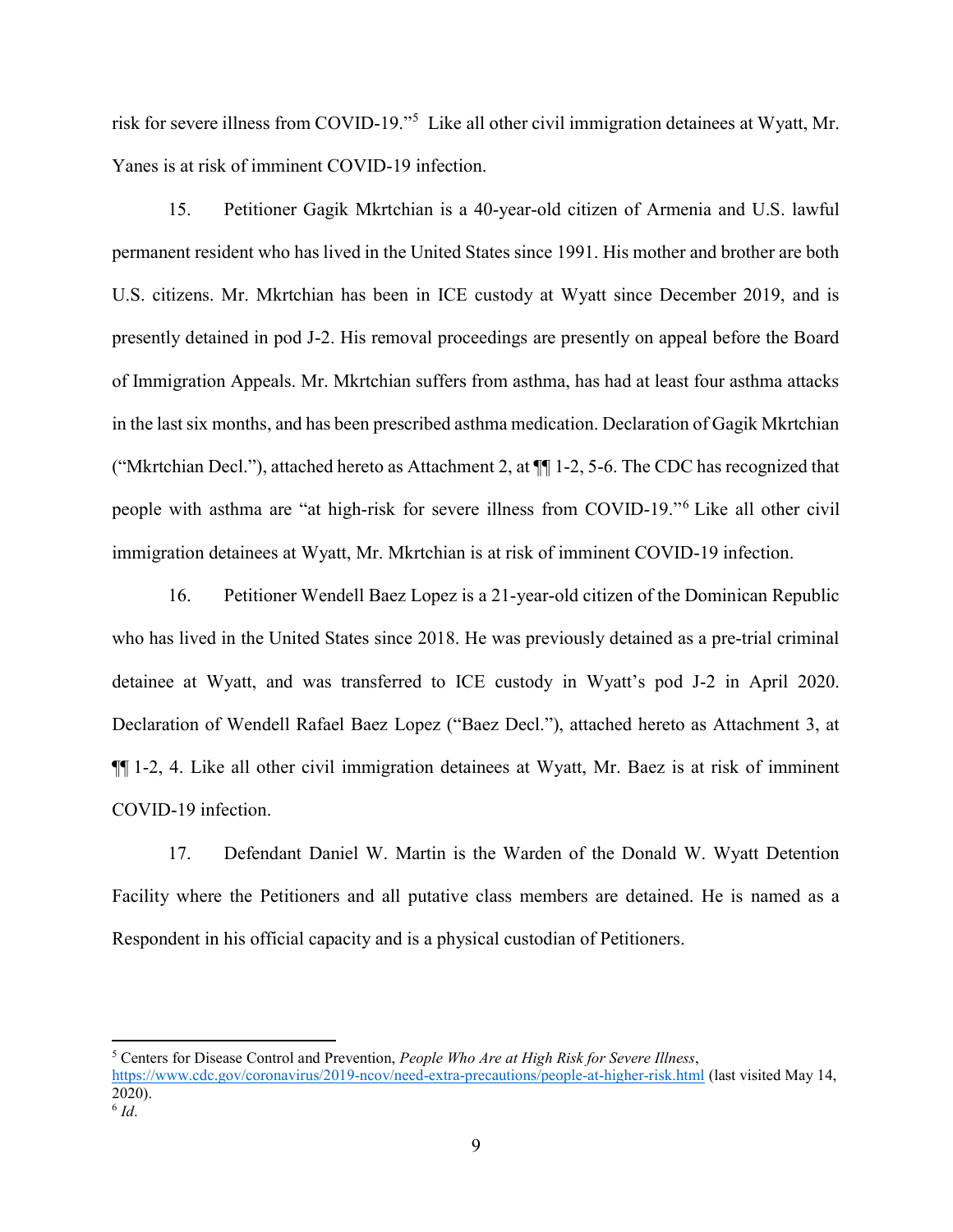18. Respondent Chad F. Wolf is the Acting Secretary of the United States Department of Homeland Security ("DHS"), the executive Department in charge of Petitioner's detention. In his capacity as DHS Acting Secretary, he has responsibility for the administration of immigration laws pursuant to 8 U.S.C. § 1103(a) and has authority over ICE and its field offices. He is named as a Respondent in his official capacity and is a legal custodian of Petitioners.

19. Matthew T. Albence is the Acting Director of ICE, the federal agency within DHS that is directly in charge of Petitioners' detention. He is named as a Respondent in his official capacity and is a legal custodian of Petitioners.

20. Respondent Todd M. Lyons is the Acting Field Office Director for the Boston Field Office of ICE Enforcement and Removal Operations ("ERO"), the ICE division that manages and oversees the immigration detention system. In his capacity as Field Office Director for ERO, he exercises control over and is a custodian of civil immigration detainees at Wyatt, including Petitioners. He is named as a Respondent in his official capacity and is a legal custodian of Petitioners.

21. Respondent Central Falls Detention Facility Corporation ("CFDFC") is a municipal corporation governed by a five-member Board of Directors appointed by the Mayor of Central Falls. R.I. Gen. Laws § 45-54-1. The Board, in turn, appoints the warden, who is responsible for overseeing the management and overall operation of the corporation and Wyatt. Wyatt is a maximum-security facility that can house up to 770 detainees in the legal custody of the United States Marshals Service, the Federal Bureau of Prisons, ICE, the United States Navy, and the Mashantucket Pequot Tribe.<sup>7</sup>

<sup>&</sup>lt;sup>7</sup> Donald W. Wyatt Detention Facility, *About the Facility*,  $\frac{http://www.wystdetection.com/}$  (last accessed May 14, 2020).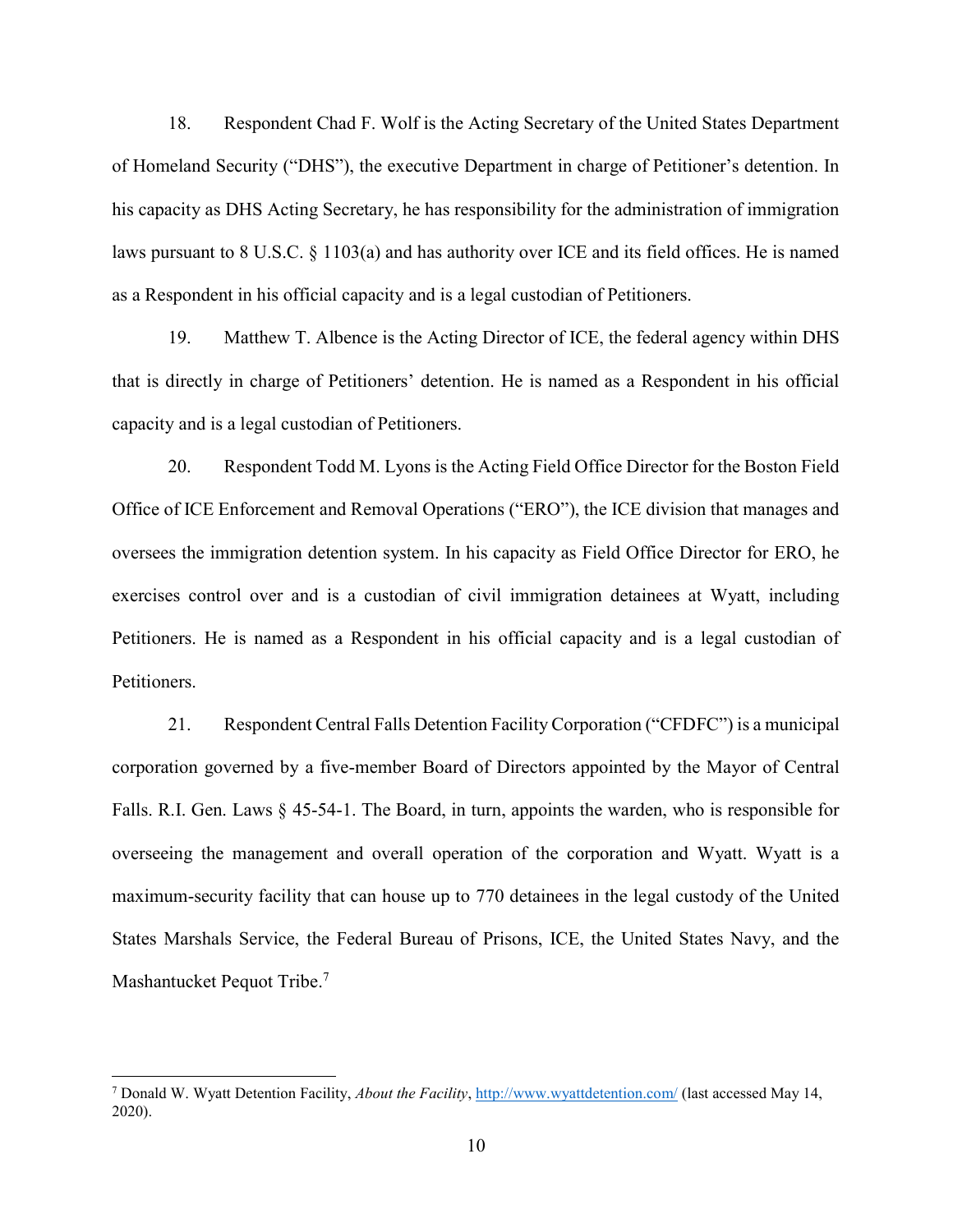#### JURISDICTION AND VENUE

22. Jurisdiction is proper and relief is available pursuant to 28 U.S.C. §§ 1331 (federal question), 1346 (original jurisdiction), 2201-02 (declaratory relief), and 2241 (habeas corpus jurisdiction), and Article 1, Section 9, clause 2 of the United States Constitution (the Suspension Clause). This Court has the power in equity to issue declaratory and injunctive relief for violations of the Constitution by federal officials. See Ex Parte Young, 209 U.S. 123 (1908); Philadelphia Co. v. Stimson, 223 U.S. 605, 620 (1912) (applying Ex Parte Young principle to federal government officials). The United States has waived sovereign immunity for this action for declaratory and injunctive relief against one of its agencies and that agency's officers are sued in their official capacities. See 5 U.S.C. § 702.

23. Venue in the District Court for the District of Rhode Island is proper under 28 U.S.C. § 1391 because at least one Defendant resides in this District, Petitioners are currently detained at Wyatt within this District, and a substantial part of the event giving rise to the claims in this action took place in this District. Venue is also proper under 28 U.S.C. § 2243 because the immediate custodian of all the Petitioners resides in this District.

#### FACTS

### The COVID-19 Pandemic is Spreading Quickly and Poses Grave Risk of Serious Illness and Death

24. The outbreak of COVID-19 has reached pandemic status.

25. The risks and consequences of COVID-19 cannot be understated. It has been just over four months since the World Health Organization was first informed about a cluster of 41 patients in China with a mysterious pneumonia. Since then, COVID-19 has spread around the globe, shut down entire countries, and killed hundreds of thousands. In the United States alone,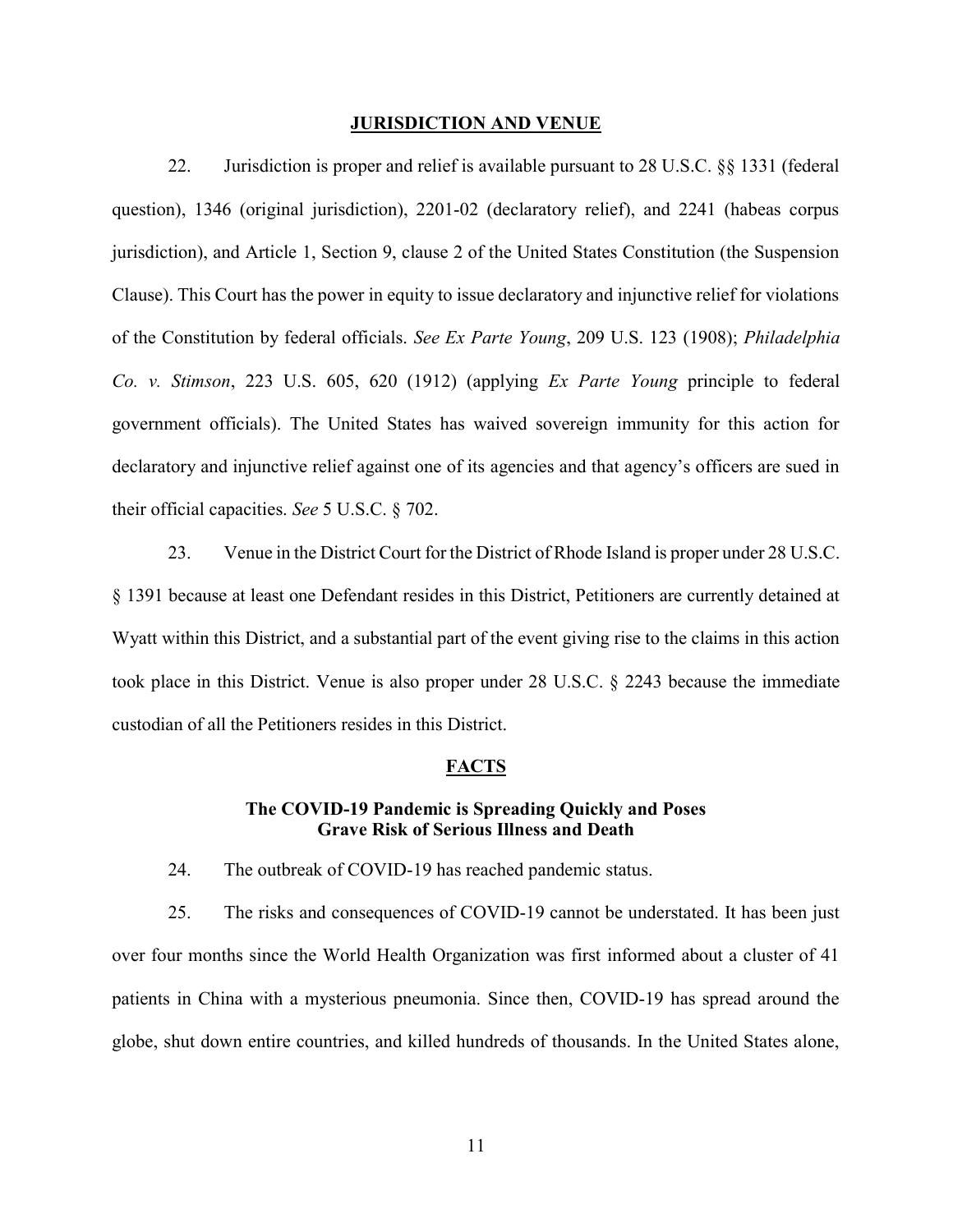more than 1.38 million cases of infection have been confirmed to date and 83,947 people have died as of May  $14.8$ 

26. People of all ages, with and without preexisting conditions, have died from COVID-19.

27. As of May 14, there were more than 12,000 confirmed COVID-19 cases in Rhode Island, and at least 468 people have died from the disease.<sup>9</sup>

28. Rhode Island is especially vulnerable. On April 15, Dr. Deborah Birx, Coronavirus Response Coordinator for the White House Coronavirus Task Force, specifically "highlight[ed]" the Task Force's "concern[]" for Rhode Island, and the Providence area specifically, which is "in a unique situation," "caught between two incredible [coronavirus] hot spots": it first "had increasing cases from the New York City area and now [has] an increase in cases from the Boston area."<sup>10</sup> Rhode Island continues to see new cases reported each day, and ranks eighth highest among states as to number of cases per 100,000 people. Declaration of Joseph J. Amon ("Amon Decl."), attached hereto as Attachment 4, at  $\P$  6. The state already has "widespread" community transmission, and further increases in cases will strain Rhode Island's limited medical infrastructure. Id. ¶¶ 32.a, 49. Even though the rate of newly confirmed cases appears to have slowed, there are likely at least another 18 to 24 months of significant COVID-19 activity, including second and third "waves" of increased transmission. Id. ¶ 19.

 $\overline{a}$ 

<sup>&</sup>lt;sup>8</sup> CDC, Cases in U.S. (last updated May 14, 2020), https://www.cdc.gov/coronavirus/2019-ncov/casesupdates/cases-in-us.html.

<sup>&</sup>lt;sup>9</sup> Rhode Island COVID-19 Response Data, Rhode Island Department of Health (last updated May 14, 2020), https://health.ri.gov/data/covid-19/.

 $\frac{10}{10}$  Betsy Klein, *Birx Concerned Rhode Island Reemerging as Covid-19 Hotspot*, CNN (Apr. 15, 2020), https://www.cnn.com/asia/live-news/coronavirus-pandemic-intl-04-15-20/h\_af7368925ea3d84fd67369e9e6ac0559.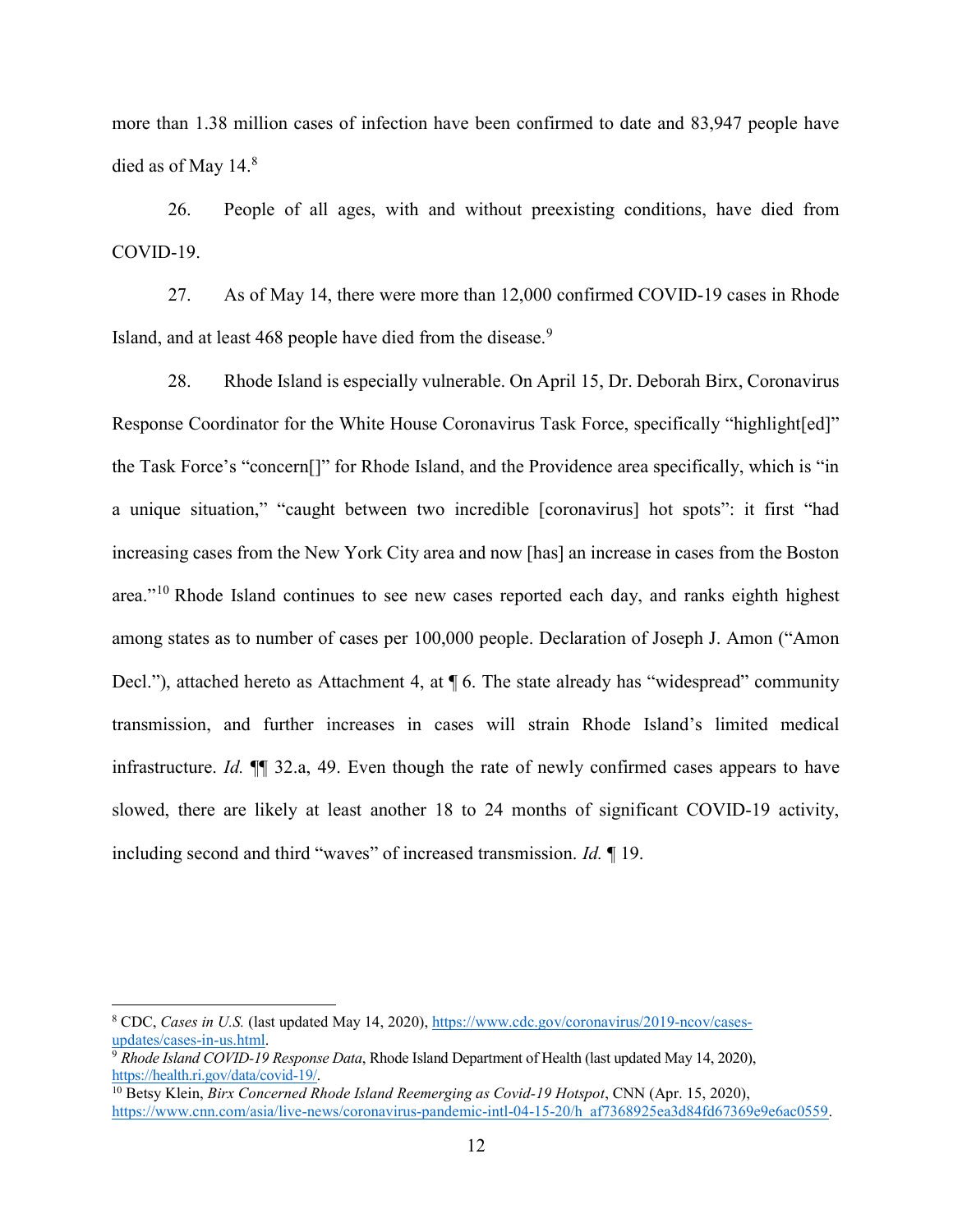29. COVID-19 is easily transmitted and the numbers of confirmed cases and deaths are expected to continue to grow exponentially. See Declaration of Dr. Jonathan Louis Golob ("Golob Decl."), attached hereto as Attachment 5, at ¶ 2.

30. All human beings share an equal risk of contracting and, upon contraction, transmitting the virus that causes COVID-19. Any adult who contracts the virus may experience life-threatening symptoms and death. *Id.*  $\P$  4-5, 8, 14.

31. New information regarding COVID-19 risk factors is released daily by public health authorities. Beyond the extreme risks to all, the categories of individuals who may have conditions or characteristics that predispose them to complications from COVID-19 are growing and not fully identified by medical experts.

32. Even those who survive COVID-19 are likely to suffer long-term damage to their health. COVID-19 can severely damage lung tissue, which requires an extensive period of hospitalization and rehabilitation, and in some cases, can cause a permanent loss of respiratory capacity. More is learned each passing day about the extent of permanent injury that may be caused by COVID-19. Id. ¶¶ 9, 14.

33. COVID-19 may also target the heart muscle, causing a medical condition called myocarditis, or inflammation of the heart muscle. Myocarditis can affect the heart muscle and electrical system, reducing the heart's ability to pump. This reduction can lead to rapid or abnormal heart rhythms in the short term, and long-term heart failure that limits exercise tolerance and the ability to work. See id.

34. People of all ages and medical backgrounds who have experienced serious cases of COVID-19 describe painful symptoms, including vomiting, severe diarrhea, relentless shivering, and suffocating shortness of breath.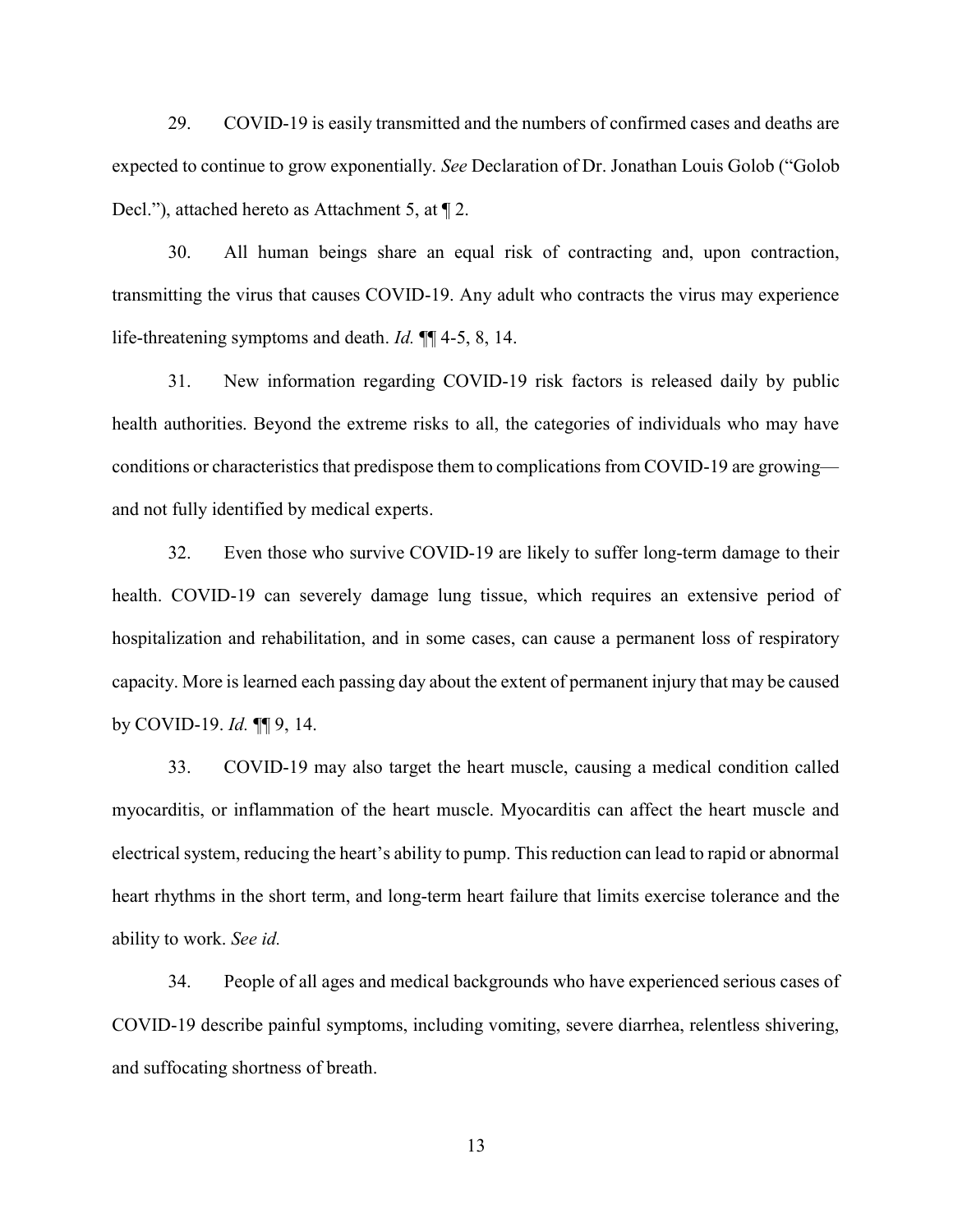35. Emerging evidence suggests that COVID-19 can also trigger an over-response of the immune system further damaging tissues in a cytokine release syndrome that can result in widespread damage to other organs, including permanent injury to the kidneys and neurologic injury. See id.

36. These complications can manifest at an alarming pace. Individuals can show the first symptoms of COVID-19 infection in as little as two days after exposure, and their condition can seriously deteriorate in five days or sooner. Id. ¶ 6.

37. People who are asymptomatic can also spread the coronavirus which causes COVID-19, making testing or seclusion of only those who are symptomatic an ineffective solution. See id.  $\P$  6.

38. Most people who develop serious illness will need advanced support. This level of supportive care requires highly specialized equipment that is in limited supply, even in nondetention settings, and an entire team of dedicated medical care providers. See id.  $\lbrack \! \lbrack$  8.

39. The need for care, including intensive care, and the likelihood of death, is much higher from COVID-19 than from influenza. *Id.*  $\parallel$  4. According to recent estimates, the fatality rate of people with COVID-19 is about ten times higher than a severe seasonal influenza, even in advanced countries with highly effective health care systems. Id. For people in the highest risk populations, the fatality rate of COVID-19 is about 15 percent—or one in seven people. Id.

40. Those who survive serious cases of COVID-19 should expect a prolonged recovery, including the need for extensive rehabilitation for profound reconditioning, loss of digits, neurologic damage, and the loss of respiratory capacity.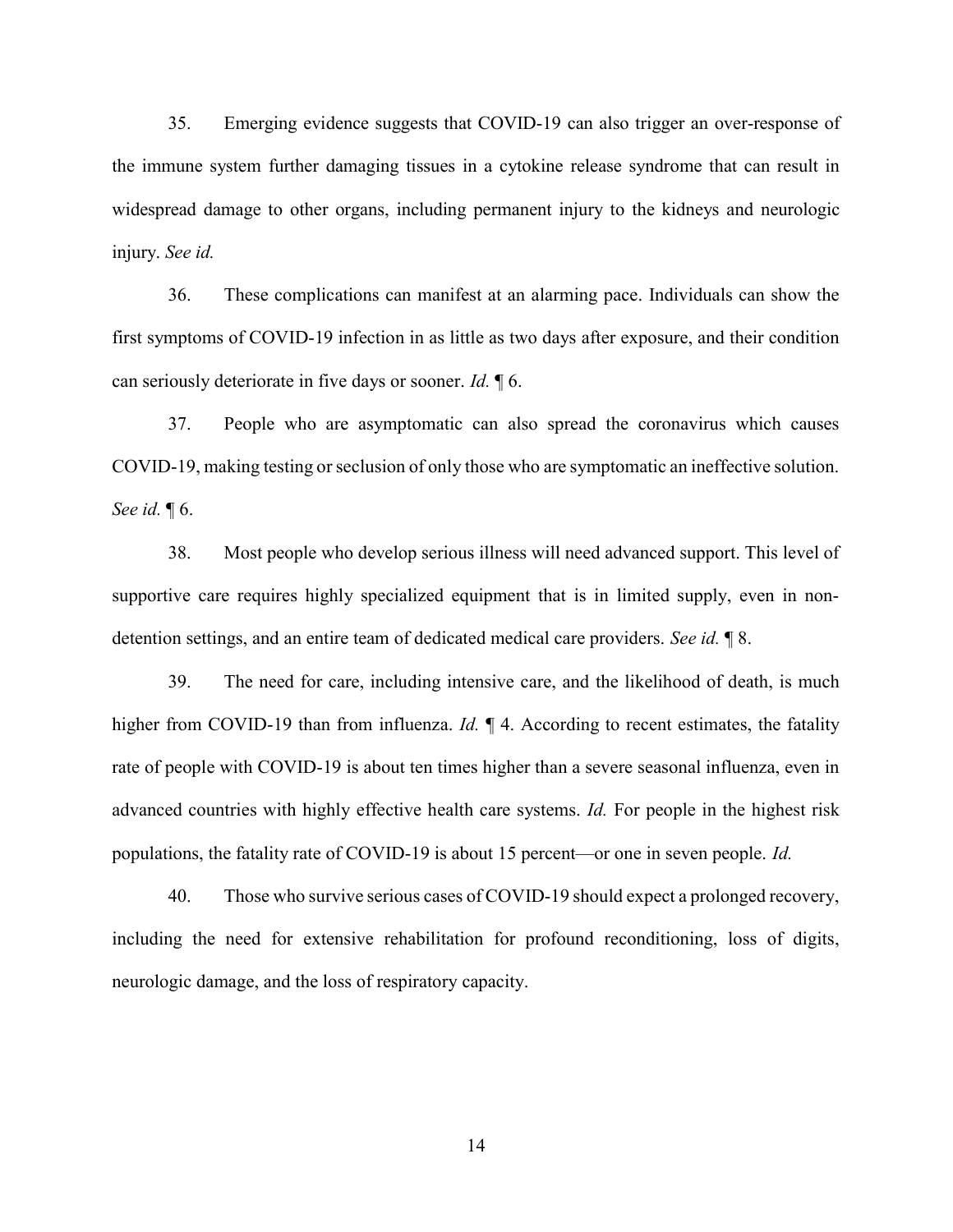41. There is no vaccine against COVID-19, no cure, and no FDA-approved treatment for COVID-19; nor is there any known medication to prevent or treat infection. Golob Decl. ¶ 10; Amon Decl. ¶ 7.

42. The CDC advises that the coronavirus which causes COVID-19 is thought to spread mainly from person to person, between people who are in close contact with one another (within about six feet), and through respiratory droplets produced when someone speaks, coughs, or sneezes, including by touch of shared surfaces. $11$ 

43. The only known effective measure to reduce the risk of illness, injury or death from COVID-19 is to prevent people from being infected by the virus in the first place. Social distancing—or remaining physically separated from known or potentially infected individuals and vigilant sanitation and hygiene, including repeatedly and thoroughly hand washing with soap and water, are the only known effective measures for protecting people from COVID-19. Golob Decl. ¶ 10; Amon Decl. ¶ 14. "[W]hile hand washing and disinfecting surfaces is advisable, the main strategy for limiting disease transmission is social distancing and . . . for such distancing to be effective it must occur before individuals display symptoms." Amon Decl. ¶ 14.

44. Initial CDC projections indicated that, if unchecked, the virus likely would infect over 210 million people in the United States and cause as many as 1.7 million deaths.<sup>12</sup>

45. In response to this pandemic, states have taken extraordinary and unprecedented measures to ensure that people practice "social distancing" in order to halt the spread of COVID-19. In Rhode Island, for example, the Governor has declared a state of emergency, ordered the closure of all non-essential businesses, and prohibited gatherings of more than five people. The

<sup>&</sup>lt;sup>11</sup> CDC, Coronavirus (COVID-19), https://www.cdc.gov/coronavirus/2019-ncov/index.html (last visited May 14, 2020).

<sup>&</sup>lt;sup>12</sup> Sheri Fink, "Worst-Case Estimates for U.S. Coronavirus Deaths," The New York Times (Mar. 18, 2020), https://www.nytimes.com/2020/03/13/us/coronavirus-deaths-estimate.html; see Golob Decl., ¶ 11.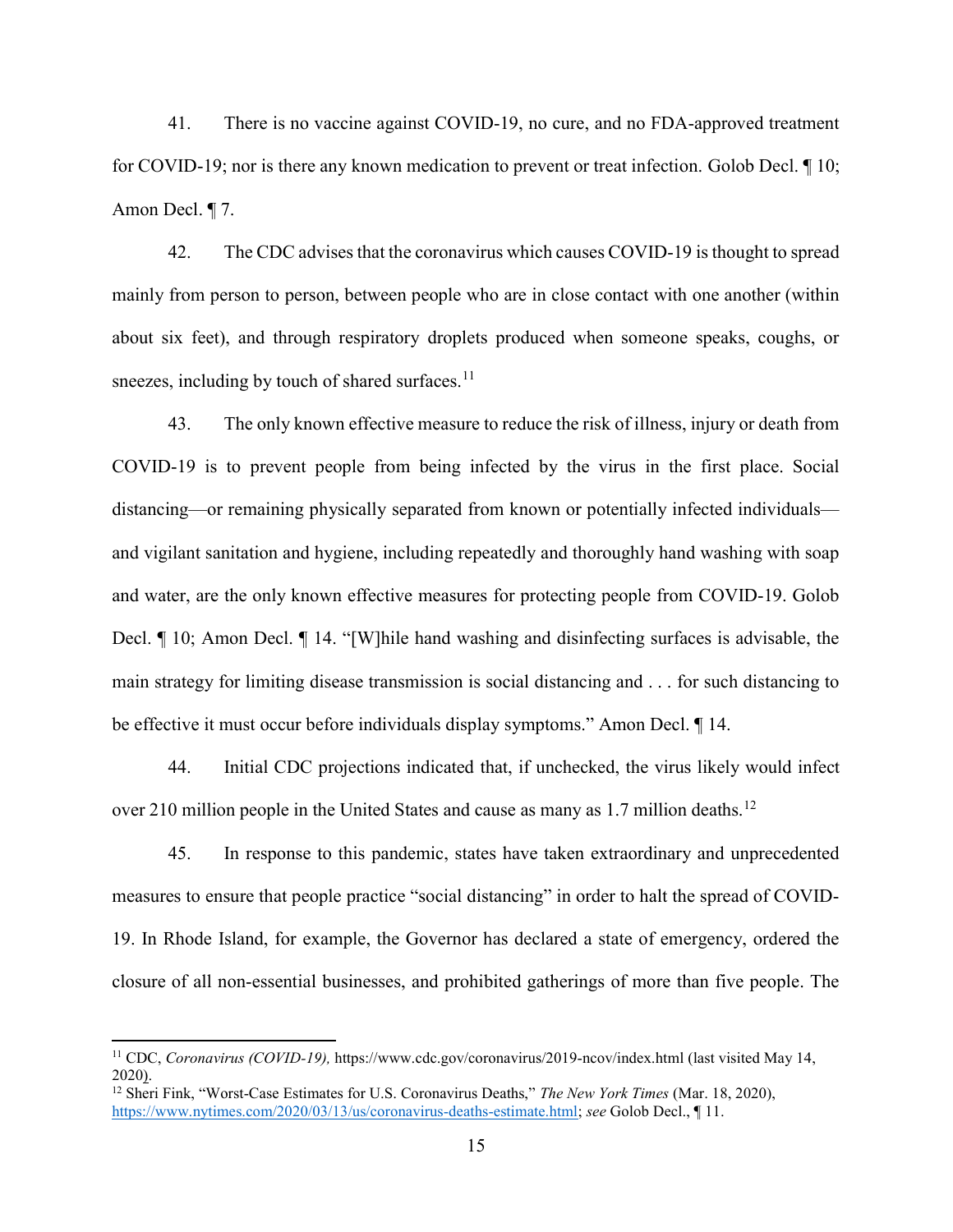Governor had also ordered all residents to stay home and avoid all unnecessary travel and activities.<sup>13</sup> Appropriately, none of these measures in Rhode Island have been limited to only those who are medically vulnerable. On May 9, Governor Raimondo lifted the stay at home order left numerous restrictions in place—including a prohibition on social gatherings of more than five and to strongly advise medically vulnerable individuals to remain at home.<sup>14</sup>

46. Similarly, this Court has acknowledged that as "the threat to public health and safety presented by the COVID-19 pandemic has become more widely understood" there is a "threat to public health and safety presented by public gatherings."<sup>15</sup> Thus, the Court has issued multiple orders designed to slow the spread of COVID-19, including closing the federal courthouse with limited exceptions.<sup>16</sup> This Court has acknowledged the multiple applications for relief from persons detained in Wyatt citing "the risk of contracting COVID-19 because of their continued confinement," and, as a result, ordered the Warden of Wyatt to file twice-weekly status reports "concerning the incidence of infection of COVID19 at Wyatt and the measures undertaken to mitigate the spread of COVID-19 at Wyatt." See General Order, In re Wyatt, Dkt. No. 1 (Apr. 16, 2020).

47. Recent data appears to show that social distancing is working to slow the spread of the coronavirus which causes COVID-19 and, accordingly, projections as to the scope of the pandemic have lessened. However, public health experts warn that an ease of social distancing

 $\overline{a}$ 

<sup>&</sup>lt;sup>13</sup> Rhode Island COVID-19 Information, Rhode Island Department of Health, https://health.ri.gov/covid/ (last visited May 14, 2020).

 $14$  Id.; Gov. Gina M. Raimondo, Rhode Island Executive Order 20-32, May 8, 2020, http://governor.ri.gov/documents/orders/Executive-Order-20-32.pdf.

<sup>&</sup>lt;sup>15</sup> District of Rhode Island, Second General Order Regarding Continuity of Operations During Coronavirus Pandemic (Mar. 19, 2020), available at

https://www.rid.uscourts.gov/sites/rid/files/documents/generalorders/Amended%20General%20Order%20Pandemic %20for%20Building%20Entrance%20-%20FINAL.pdf.  $\overline{16}$  *Id.*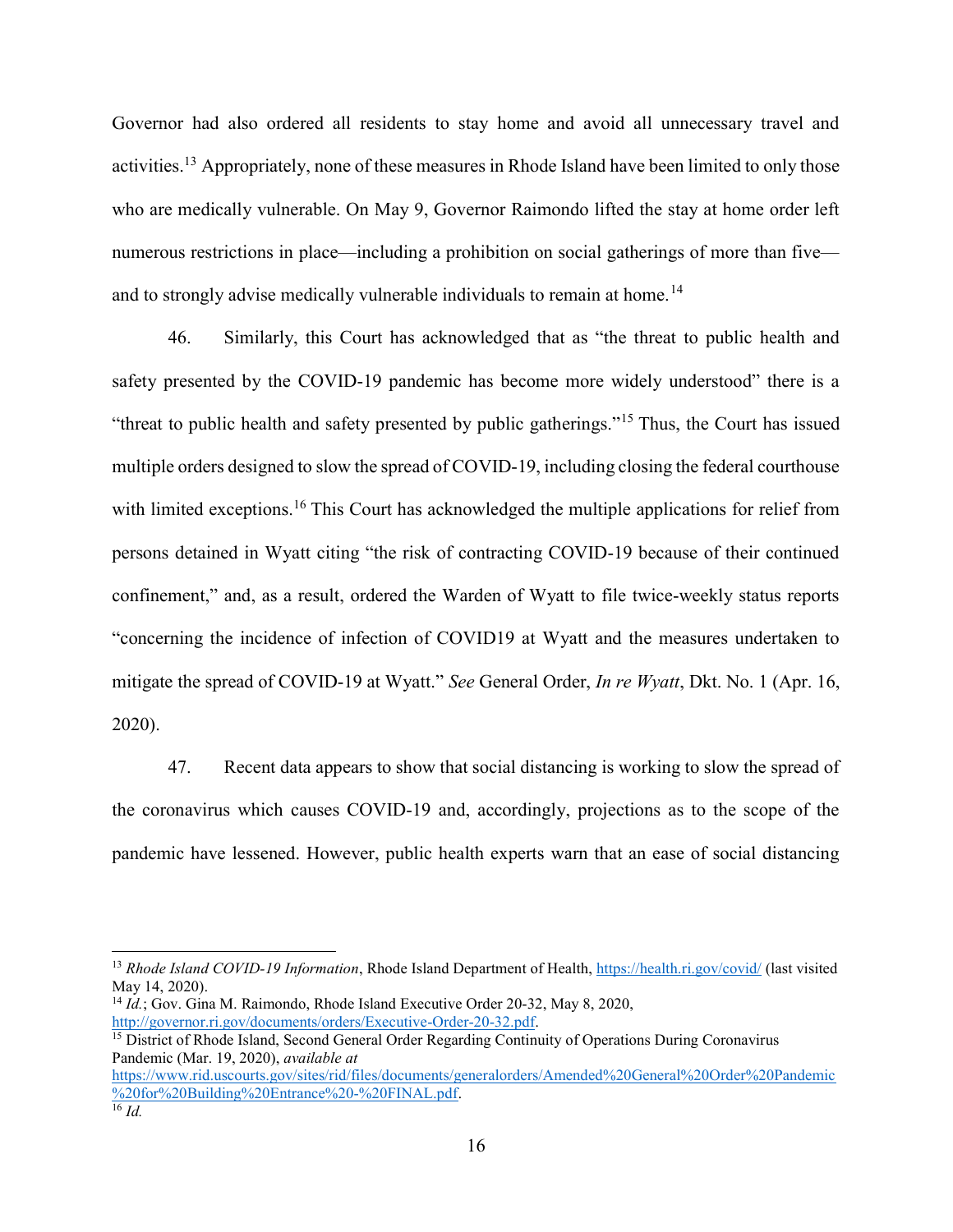preventative measures will likely result in a resurgence of COVID-19 infections and a return to more ominous projections as to the pandemic's toll.<sup>17</sup>

48. As recognized in Sallaj, "while older people with pre-existing conditions are the most vulnerable [to Covid-19], young people without preexisting conditions have become severely ill because of Covid-19, which, in some cases, has led to death." Sallaj, 2020 WL 1975819, at \*1. Indeed, a CDC report issued on April 29 "provid[ing] valuable data on a large cohort of hospitalized [COVID-19] patients" found that "[a]mong hospitalized patients, 26% lacked highrisk factors for severe COVID-19"—such as old age or underlying medical conditions—"and 5% of those patients died." <sup>18</sup> This indicates "that SARS-CoV-2 infection can cause significant morbidity in relatively young persons without severe underlying medical conditions."<sup>19</sup> In other words, "all adults, regardless of underlying conditions or age, are at risk for serious COVID-19 associated illness."<sup>20</sup>

# People Detained at Wyatt are at an Elevated Risk of COVID-19 Transmission, Infection and Illness.

49. Immigration detention facilities are congregate environments, places where people live and sleep in close proximity. See, e.g., Amon Decl. ¶ 22.; Golob Decl. ¶¶ 12-13; Declaration of Dr. Dora Schriro ("Schriro Decl."), attached hereto as Attachment 6, at ¶¶ 23, 31.

50. As of May 14, Wyatt reports that there are 71 noncitizens currently held at Wyatt as civil immigration detainees. See Status Report (May 14, 2020) at 1, In re Wyatt, Dkt. No. 11.

<sup>&</sup>lt;sup>17</sup> See, e.g., Dr. Benjamin P. Chan, N.H. Division of Public Health Services, *COVID-19 The Future of the Epidemic* in NH (Apr. 9, 2020), https://www.nh.gov/covid19/documents/covid-19-epidemic-20200409.pdf.

<sup>&</sup>lt;sup>18</sup> CDC Morbidity & Mortality Weekly Report, Characteristics & Clinical Outcomes of Adult Patients Hospitalized with COVID-19—Georgia, March 2020, at 5-6, Apr. 29, 2020, available at

https://www.cdc.gov/mmwr/volumes/69/wr/pdfs/mm6918e1-H.pdf.  $^{19}$  *Id.* at 5.

 $20$  *Id.* at 6 (emphasis added).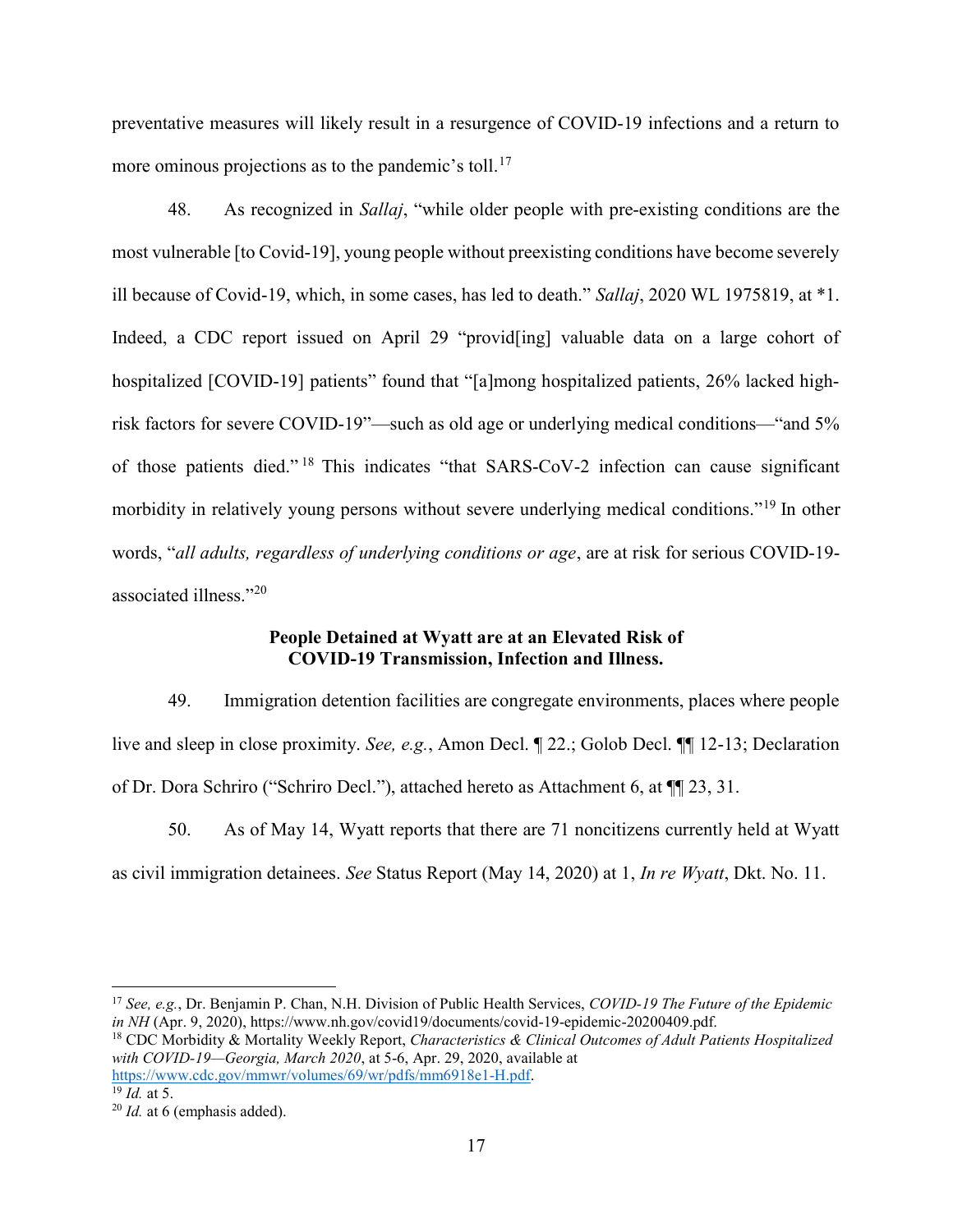51. Until recently, civil immigration detainees were housed at Wyatt in two of its twelve housing units or "pods": J-1 pod and J-2 pod. According to Wyatt, however, J-1 has been converted into "the Facility's primary quarantine pod." See id. at 8.

52. It is impossible for ICE detainees to maintain social distancing at Wyatt. Petitioners are housed in J-2, where the 5-foot by 9-foot cells are generally shared by two detainees. Detainees sleep in bunk beds bolted to the wall, with only about four feet of vertical space between the top and bottom bunks. They share a communal bathroom with five showers that are not cleaned between uses. Detainees at Wyatt live in close proximity of each other or Wyatt personnel, including in the common areas, where they spend much of their time and where it is not possible to maintain six feet of social distancing. Meanwhile, new detainees are transferred into the pod frequently. Baez Decl. ¶¶ 4-28; Mkrtchian Decl. ¶¶ 9-27; Yanes Decl. ¶¶ 11-22.

53. Respondents have conceded that the Wyatt cannot comply with CDC recommendations on social distancing and limits on the size of gatherings. Baez Decl. ¶ 16; Mkrtchian Decl.  $\P$  14; Yanes Decl.  $\P$  18. Instead, Petitioners spend much of their days in common areas with as many as 40 people under conditions that make social distancing impossible. Baez Decl. ¶¶ 16-18; Mkrtchian Decl. ¶¶ 17-20.

54. Petitioners and the other ICE detainees must line up within a foot of each other for meals. Most of the detainees in line do not wear masks, and none wear gloves. One of the detainees who has the job of serving food has been sick for a long time, has red eyes, and has been coughing. He is afraid to report his symptoms for fear that he will be punished or put into isolation. Baez Decl. ¶¶ 20; Mkrtchian Decl. ¶ 17; Yanes Decl. ¶¶ 13.

55. Once they get their food, Petitioners sit to eat at small tables of four less than arm's length of each other, in immovable seats. Baez Decl. ¶ 21; Mkrtchian Decl. ¶ 17; Yanes Decl. ¶ 13.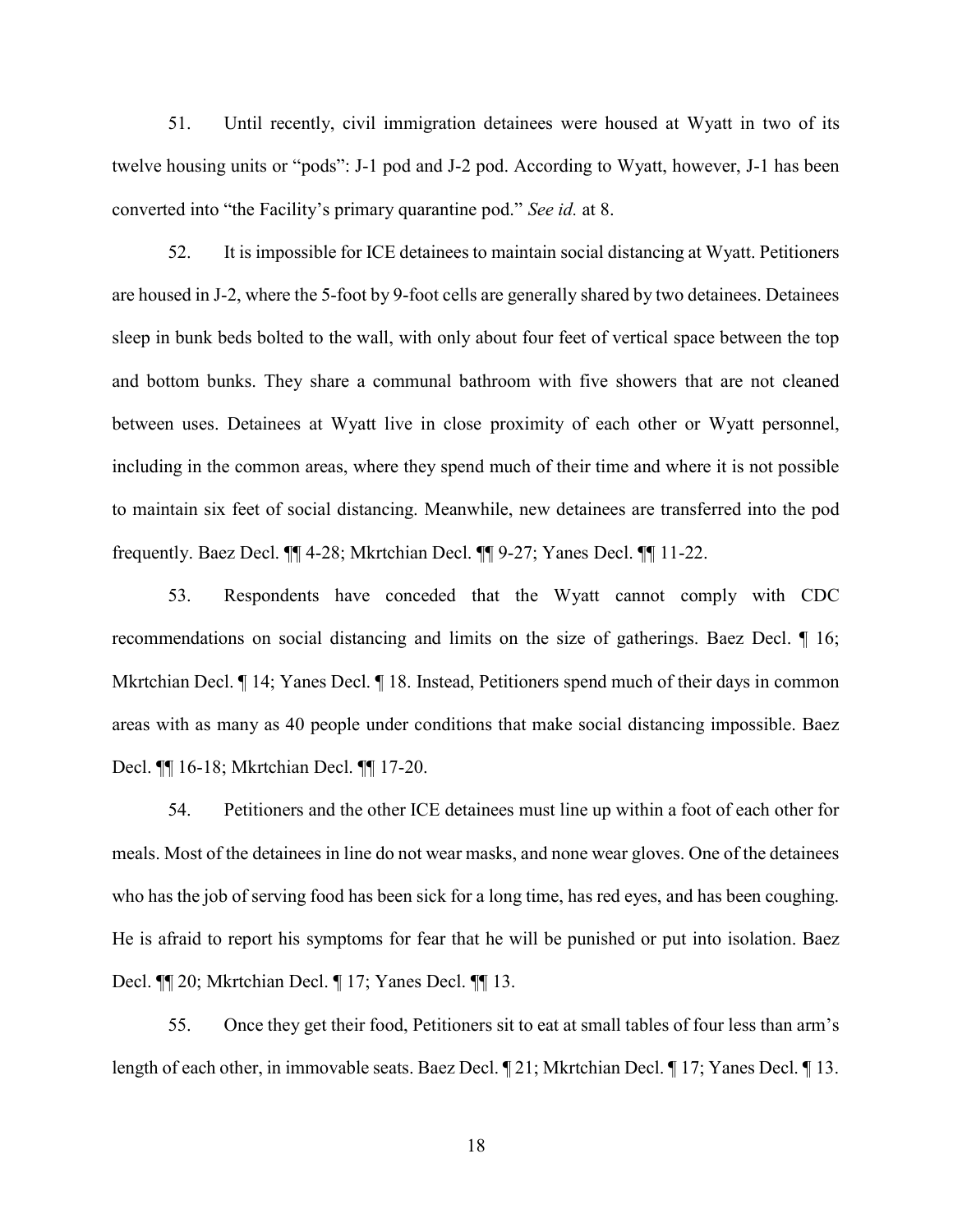56. In addition to eating together in a common area, Petitioners exercise together, watch TV together, and socialize together, all in a common area where maintaining social distancing is impossible. Baez Decl. ¶ 22; Mkrtchian Decl. ¶ 18.

57. The telephones in the common area—which are the only means for Petitioners to stay in touch with their families since visitation is suspended—are not cleaned after each use, and Petitioners have no means to clean the phones. Baez Decl. ¶ 22; Mkrtchian Decl. ¶ 22; Yanes Decl. ¶ 14.

58. Although Respondents have told Petitioners that J-2 pod is on "lockdown" and instituted a system of staggered breaks to limit the number of detainees outside their cells, the guards have frequently not followed this procedure and have allowed detainees out of their cells outside of the specific times, and do not monitor whether detainees return to their cells. Baez Decl. ¶ 19; Mkrtchian Decl. ¶ 13.

59. The risk of spreading COVID-19 throughout the facility is greatly increased because correctional officers and staff rotate regularly throughout the facility. Correctional officers alternate between working in areas that house detainees held by the U.S. Marshals Service—where at least 36 detainees have tested positive for COVID-19—and the areas where Petitioners are held. Baez Decl. ¶¶ 4-6; Mkrtchian Decl. ¶ 26; Yanes Decl. ¶ 21.

60. Correctional officers at Wyatt do not practice social distancing. They eat and work in close proximity to each other. Although correctional officers have been issued masks, they often take them off and let them hang around their necks. Baez Decl. ¶ 10-11; Mkrtchian Decl. ¶ 16; Yanes Decl. ¶ 21.

61. Petitioners were issued masks in the last week of April but were not told how to wear them or when to wear them. Many detainees are not wearing masks. The masks that were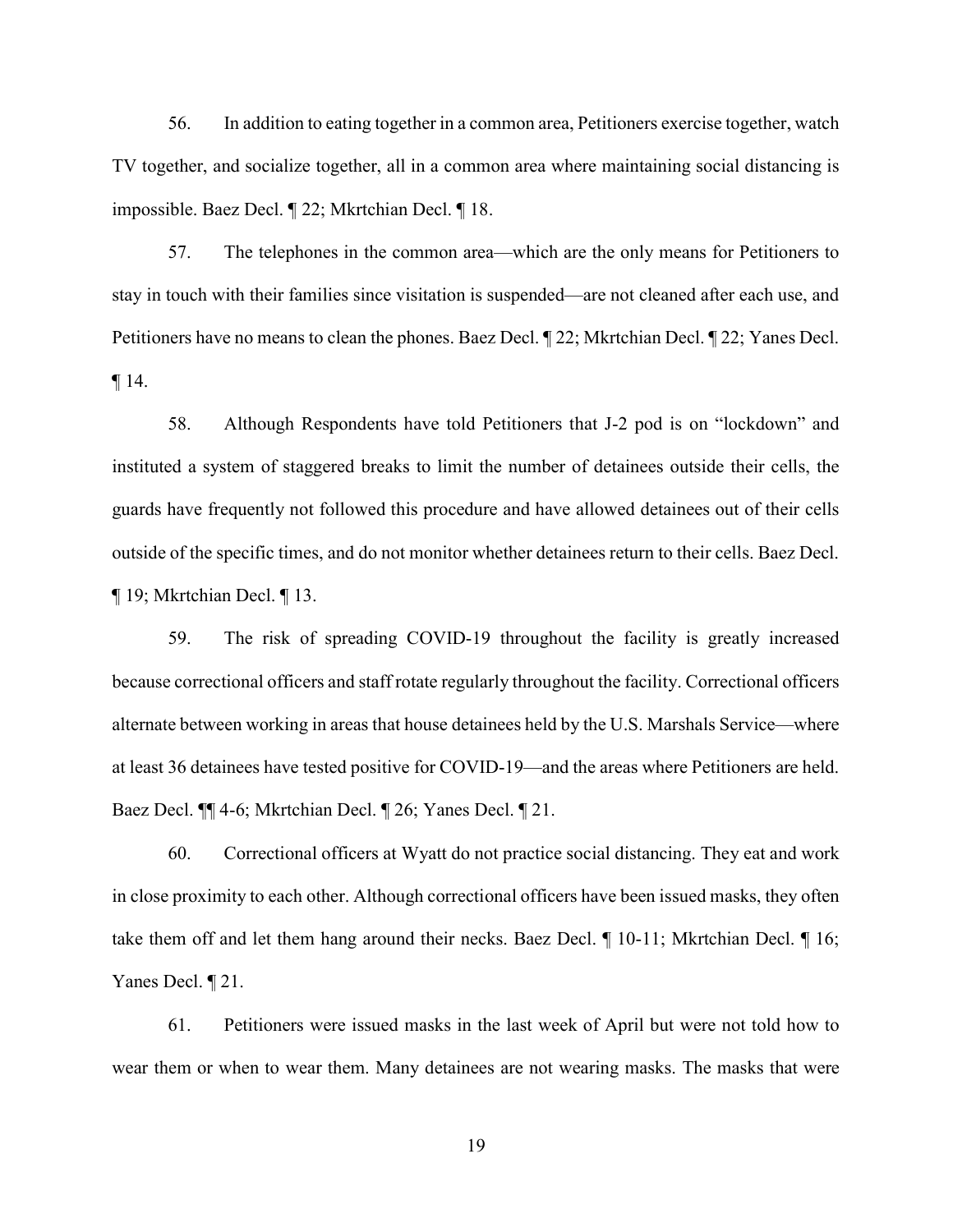given to Petitioners have not been washed. Some of the detainees have left their masks on the dining tables and forgotten them. Baez Decl. ¶ 23; Mkrtchian Decl. ¶ 19; Yanes Decl. ¶ 17.

62. Respondents have not provided Petitioners or other Wyatt ICE detainees sufficient information about COVID-19. In March, ICE detainees asked Wyatt and ICE officials to explain what they were doing to keep them safe during the pandemic. On April 4, after they received no response, the detainees went on a hunger strike. Rather than providing information about what they were doing to protect them from COVID-19, Respondents put the ICE detainees on lockdown and punished detainees who were perceived as instigators by placing them in isolation. Yanes Decl. ¶¶ 6-7; Mkrtchian Decl. ¶¶ 23-24. Petitioner Mkrtchian was placed in isolation for 22 days for his perceived role in the hunger strike. Mkrtchian Dec. ¶ 24.

63. Since the hunger strike, Respondents have given Petitioners false information about the spread of COVID-19. On May 6th, Respondent Martin talked to Petitioners about the pandemic and falsely stated that the virus cannot be spread by asymptomatic persons. He further falsely stated that the virus cannot be spread via surfaces. When Petitioners challenged him on these statements, Respondent Martin became upset and did not respond. Baez Decl. ¶¶ 8-12; Mkrtchian Decl. ¶¶ 9-11; Yanes Decl. ¶ 18.

64. Respondents have not instructed Petitioners or other ICE detainees on the necessity of frequent handwashing and have not made it possible for them to maintain proper hygiene. Petitioners and other detainees have not been given adequate cleaning supplies. If detainees wish to clean their cells, they are not given paper towels; instead they must use their towels to wipe the cells, even though they are only issued one clean towel per week. Baez Decl. ¶ 27; Mkrtchian Decl. ¶ 20; Yanes Decl. ¶¶ 15, 18.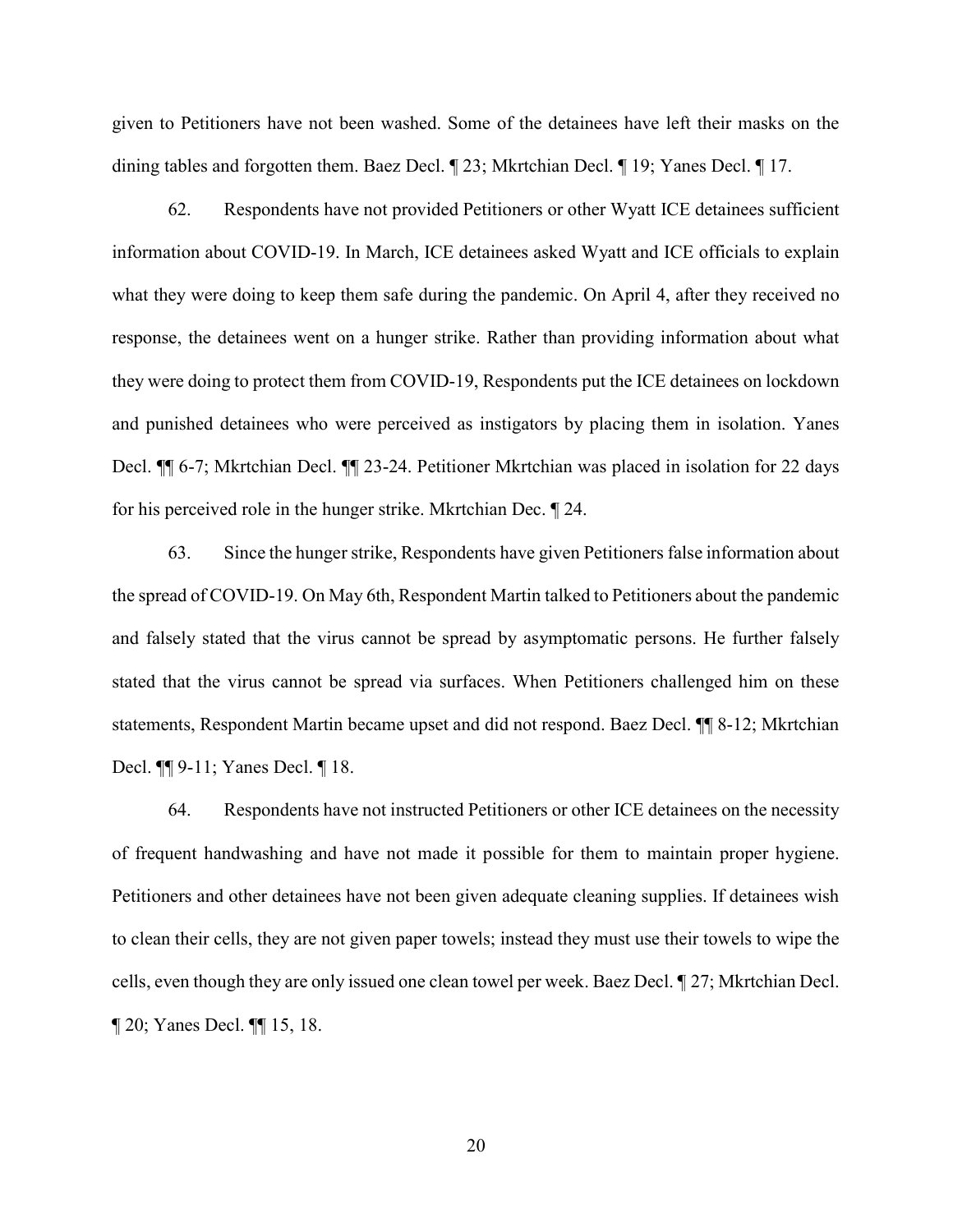65. Detainees have not received any soap since mid-April, and many detainees have stopped showering and washing. Petitioners have also not been given any hand sanitizer. Baez Decl. ¶¶ 15, 23-24; Mkrtchian Decl. ¶ 20; Yanes Decl. ¶ 16.

66. Petitioners and other ICE detainees share five showers, and the showers are not cleaned between uses. Baez Decl. ¶ 27-28; Yanes Decl. ¶ 17.

67. Although Petitioners have asked to be tested for COVID-19, Wyatt officials have told them that they will be tested only if they show symptoms for many days. Respondents have not conducted any COVID-19 testing of asymptomatic ICE detainees. Instead, around April 25, Wyatt staff took the temperatures of all the ICE detainees, but that is the only testing Petitioners have received. Baez Decl.  $\P\P$  13, 26; Mkrtchian Decl.  $\P$  10, 26; Yanes Decl.  $\P$  19.

68. Respondents have refused to tell Petitioners what happens to detainees who test positive for COVID-19. Mkrtchian Decl. ¶ 12; Baez Decl. ¶ 9; Yanes Decl. ¶ 20. Detainees do not feel comfortable reporting that they are sick for fear that they will be sent to isolation or otherwise punished. Petitioner Baez reports that at least nine fellow detainees have told him that they are not feeling well but are afraid to speak to nurses or guards about their symptoms. Baez Decl. ¶ 25; Mkrtchian Decl. ¶ 27.

69. COVID-19 is already spreading rapidly through Wyatt. In Wyatt's first status report to this Court on April 20, it reported zero cases of COVID-19. See Status Report (Apr. 20, 2020), In re Wyatt, Dkt. No. 2. Only one day later, on April 21, Wyatt reported that one detainee had tested positive. See Status Report (Apr. 21, 2020), In re Wyatt, Dkt. No. 3.<sup>21</sup> Just three weeks later, on May 14, Wyatt reported that 38 detainees have tested positive and 10 of its staff members have "self-reported" as having tested positive. See Status Report (May 14, 2020), In re Wyatt, Dkt. No.

<sup>&</sup>lt;sup>21</sup> Wyatt, Status Report (April 21, 2020), *available at https://www.rid.uscourts.gov/sites/rid/files/wyattreport2.pdf*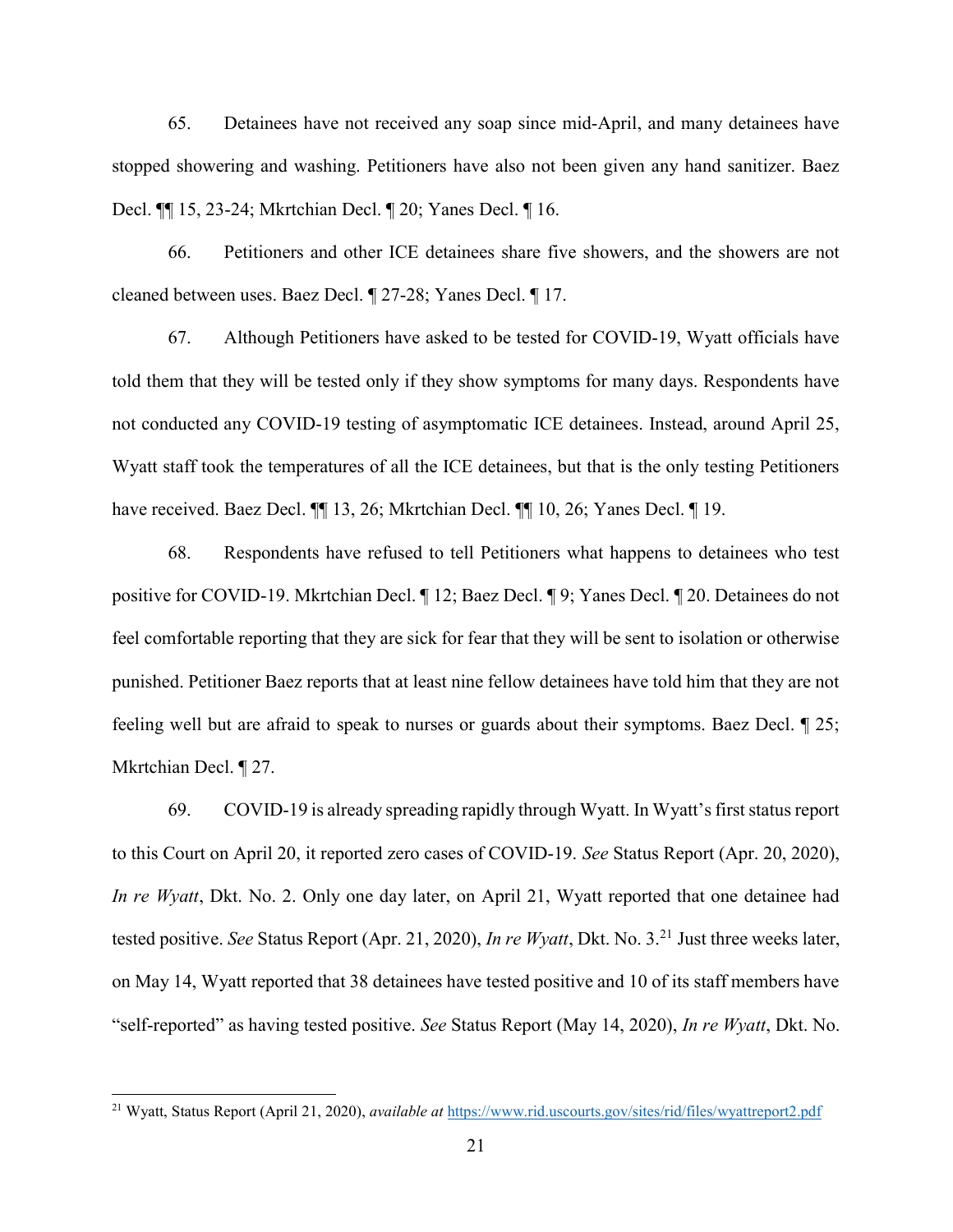11. According to ICE, that number includes at least two ICE detainees who have tested positive for COVID-19. $^{22}$ 

### Respondents' Responses to COVID-19 Are Inadequate and Will Not Protect Petitioners

70. Infectious diseases that are communicated by air or touch are more likely to spread in confined settings and crowded environments. See, e.g., Amon Decl. ¶ 22. This presents an imminent danger for the spread of COVID-19 to Petitioners.

71. The conditions of immigration detention facilities pose a heightened public health risk for the spread of COVID-19 that is even greater than non-carceral institutions. Immigration detention facilities have even greater risk of infectious spread because of overcrowding, the high proportion of vulnerable people detained, limited access to hygiene products, and scant medical resources. People live in close quarters and cannot achieve the social distancing needed to effectively prevent the spread of COVID-19. Petitioners find it impossible to maintain the recommended distance of six feet from others. They must also share or touch objects used by others. Toilets, sinks, and showers are shared, without disinfection between each use. Amon Decl. ¶¶ 22, 37, 39, 40. Food preparation, service, and dining are communal with little opportunity for surface disinfection. Id. at  $\P$  22, 30.d, 38.g, 39, 40. Staff arrive and leave on a shift basis, and Wyatt is not adequately screening or testing staff for new, asymptomatic infection. Id. at  $\P$  32-33, 40-41, 46. Even under ordinary circumstances, many immigration detention facilities lack adequate medical infrastructure and sanitation. Id. at ¶¶ 17, 22, 40, 48; Schriro Decl. ¶ 31, 46-52.

72. Respondents are aware of the serious risks that COVID-19 poses to detained populations. First, Petitioners themselves have raised concerns at the ICE Facilities about the risks

<sup>&</sup>lt;sup>22</sup> ICE, *ICE Guidance on COVID-19*, "Confirmed Cases" Tab, https://www.ice.gov/coronavirus Enforcement (last updated May 14, 2020, 5:35 p.m.).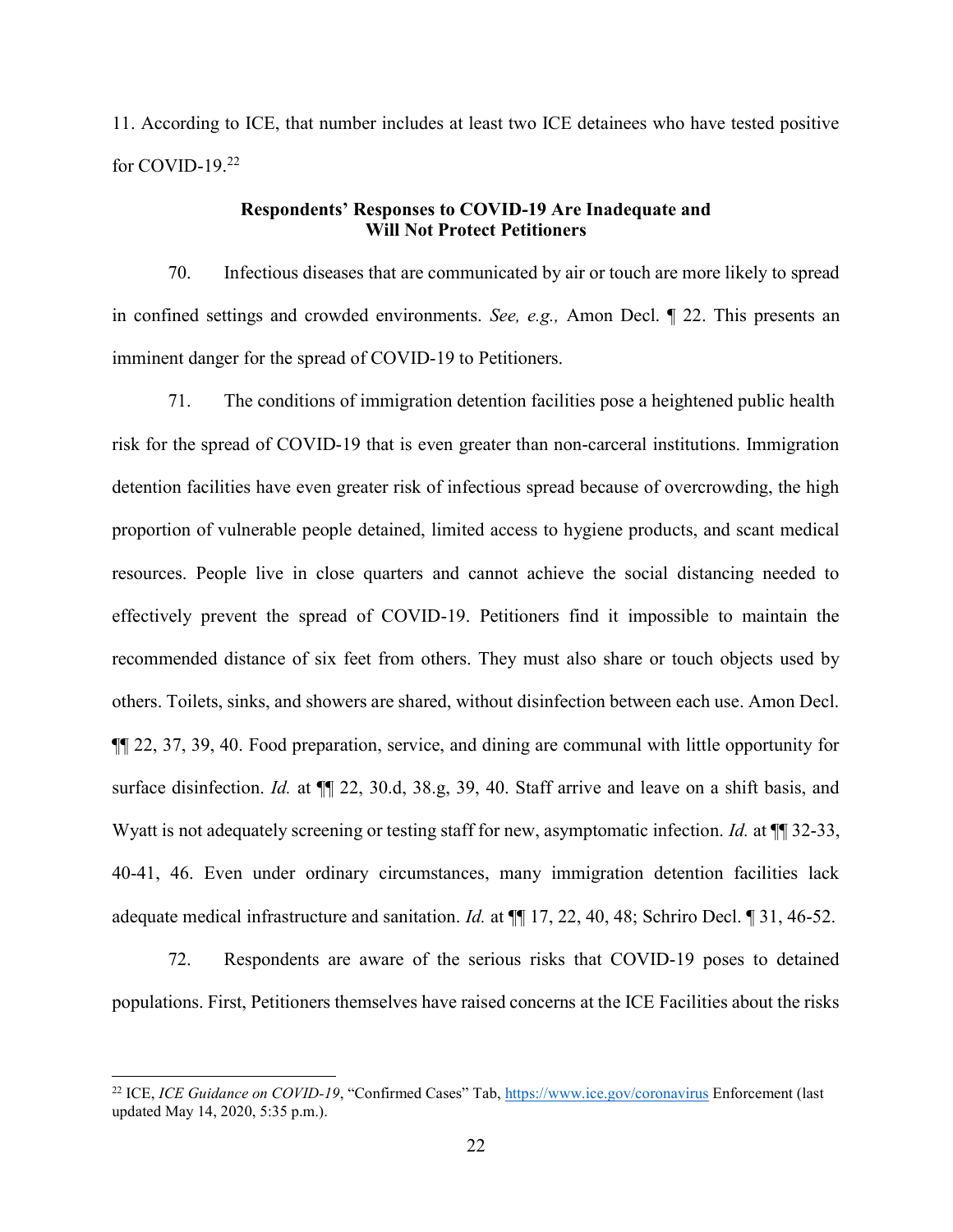they face from COVID-19, even going on hunger strike to protest the conditions and lack of transparency. Mkrtchian Decl. ¶ 23; Yanes Decl. ¶¶ 9-10. Advocacy groups have also notified Respondents about the threat posed by COVID-19 in ICE detention centers.<sup>23</sup>

73. Respondents are also well aware of public health guidelines and the need to implement and facilitate social distancing to combat the COVID-19 pandemic. For example, in an April 10 guidance ("April 10 Guidance"), ICE belatedly acknowledged the risks of coronavirus infection and COVID-19 to those in immigration detention.<sup>24</sup> Although intended as a response to these risks, the April 10 Guidance is impractical and does not reflect the reality of the conditions at Wyatt. Dr. Joseph Amon, an infectious disease and correctional health expert, has concluded that the April 10 Guidance and related protocols "are inadequate to prevent or mitigate the rapid transmission of COVID-19 in the Wyatt facility." Amon. Decl. ¶ 28. They fail both because the protocols do not sufficiently implement necessary preventative measures, and because they lack a plan for the "identification of special protections for medically high-risk patients." Id. ¶ 29. "Because Wyatt fails to create increased protections for people with risk factors for serious illness and death from COVID-19, the Facility is unlikely to detect illness in these individuals until many of them have already been exposed to and contracted the coronavirus and fallen critically ill." Id. ¶ 31.d.

74. Further, in its twice-weekly status report, Wyatt describes the efforts it is taking to mitigate the spread of COVID-19, noting that it "relies on and routinely refers to the guidelines issued by the Centers for Disease Control and Prevention for correctional and detention facilities."

<sup>&</sup>lt;sup>23</sup> See Steven Brown of ACLU of Rhode Island, Cherie Cruz of Formerly Incarcerated Union of Rhode Island, and Mavis Nimoh of Center for Prisoner Health and Human Rights, March 9, 2020 Letter to Wyatt Warden Daniel Martin, attached hereto as Exhibit R to Attachment 7, Mujahid Decl.

<sup>&</sup>lt;sup>24</sup> U.S. Immigration & Customs Enforcement, *COVID-19 Pandemic Response Requirements* (Apr. 10, 2020), https://www.ice.gov/doclib/coronavirus/eroCOVID19responseReqsCleanFacilities.pdf.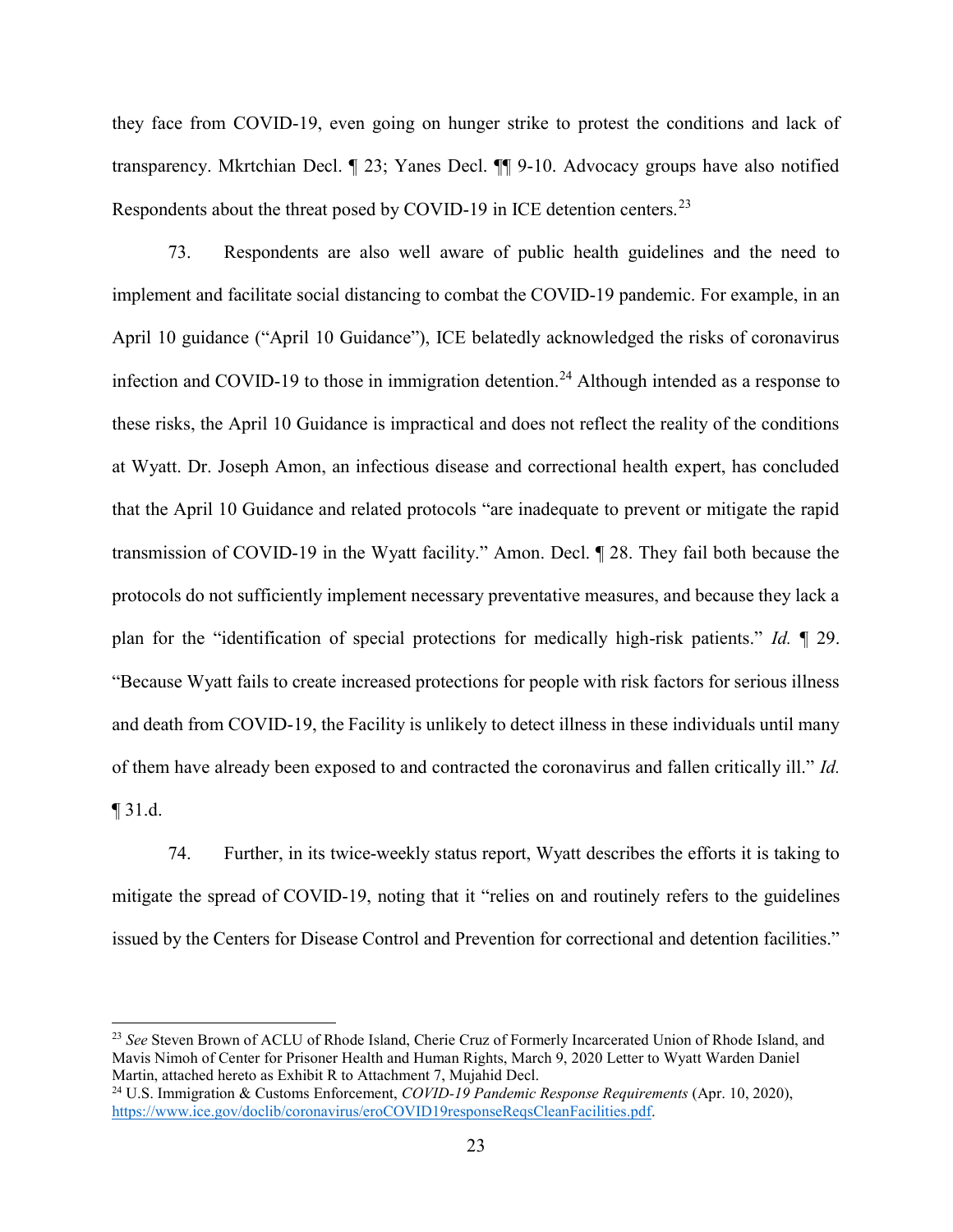E.g., Status Report (May 14, 2020) at 3, In re Wyatt, Dkt. No. 11. Crucially, though, Wyatt does not claim to be fully implementing those guidelines. Based on his assessment of Wyatt's specific mitigation protocols, Dr. Amon concluded that they are also "insufficiently clear on several key points and are likely to be inadequate to prevent or mitigate the rapid transmission of COVID-19 in the Wyatt facility." Amon Decl. ¶ 28. Wyatt's guidance fails to make clear that social distancing is required, rather than just recommended; does not follow guidance from ICE or the CDC to identify and protect medically high-risk individuals; does not implement sufficient screening protocols to identity potentially infected individuals; and does not implement sufficient sanitation and cleaning measures to prevent the spread of COVID-19. Id. ¶¶ 30-33, 37, 39. Notably, Wyatt's current "lockdown" practices can reduce the likelihood that detainees receive medical treatment in a timely fashion, increases their risk of suicide and self-harm, increases the physical contact between detainees and guards, and may deter people from reporting their symptoms, which "would not only accelerate the spread of infection within facilities but could increase the likelihood of prisoner deaths due to lack of treatment." *Id.*  $\parallel$  50. Accordingly, neither ICE's April 10 Guidance nor Wyatt's protocols address the numerous vectors of COVID-19 infection at Wyatt. *Id.* 140.

75. Moreover, testing is still not being widely used or available at ICE facilities and, accordingly, ICE is essentially blind with respect to the scope of the epidemic amongst the civil immigration detainee population.<sup>25</sup>

76. Former ICE officials have echoed these concerns and have called for aggressive measures to combat the spread of COVID-19 in ICE detention facilities. Former Acting ICE Director John Sandweg has written publicly about the need to release detainees because ICE detention centers "are extremely susceptible to outbreaks of infectious diseases" and "preventing

<sup>&</sup>lt;sup>25</sup> ICE, *ICE Guidance on COVID-19*, https://www.ice.gov/coronavirus (click on "Overview & FAQs" tab and scroll to "How are ICE detention facilities engaging in social distancing) (last visited May 14, 2020).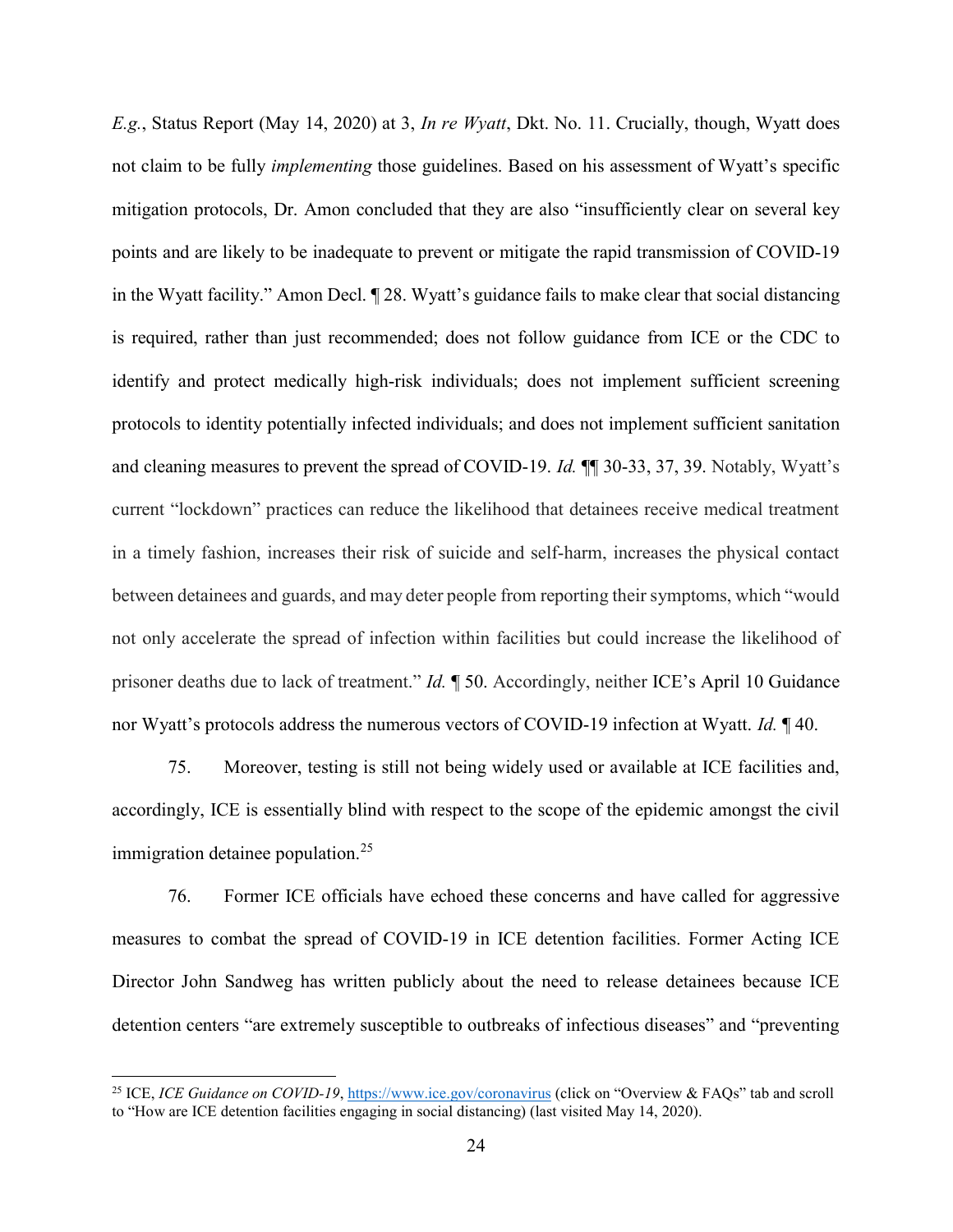the virus from being introduced into these facilities is impossible."<sup>26</sup> He called for "releasing from custody the thousands of [ICE] detainees who pose no threat to public safety and do not constitute an unmanageable flight risk."<sup>27</sup>

77. Dr. Dora Schriro—a former ICE official and immigration detention expert—has concluded that "the plans that ICE has put forth are insufficient to protect the detained population, detention staff, and the public at-large." Schriro Decl.  $\P$  18; see also id.  $\P$  31 (noting that ICE "failed to produce one complete and accurate set of instructions").<sup>28</sup> Dr. Schriro "recommend[s] that any other individuals deemed likely to comply on appropriate conditions of supervision where necessary, be released immediately to protect themselves, other detainees, correctional and medical staff, and the general public, without impeding immigration court proceedings or other legally-required appointments." Id. ¶ 78.

78. Despite ICE's acknowledgement of both the problem and the solution, there is substantial evidence that ICE's COVID-19 protocols are not being followed in detention centers throughout the country, including Wyatt, and that ICE is otherwise failing to provide an adequate response, which exacerbates the risk of harm to Petitioners. Respondents continue to populate Wyatt at such a level that social distancing is impossible to maintain and have failed to either release or sequester civil immigration detainees to allow for social distancing and permit those with at-risk health conditions to be isolated from others.

 $\overline{a}$ 

<sup>&</sup>lt;sup>26</sup> John Sandweg, *I Used to Run ICE. We Need to Release the Nonviolent Detainees*, The Atlantic (Mar. 22, 2020), https://www.theatlantic.com/ideas/archive/2020/03/release-icedetainees/608536/.

<sup>&</sup>lt;sup>27</sup> ICE, *ICE Guidance on COVID-19*, "Overview & FAQs" Tab, "How are ICE Detention Facilities Engaging in Social Distancing," https://www.ice.gov/coronavirus (last updated Apr. 6, 2020, 1:27 p.m.).

<sup>&</sup>lt;sup>28</sup> Among her many public service positions, Dr. Schriro served in 2009 as Senior Advisor to DHS Secretary Janet Napolitano on ICE Detention and Removal, and as the founding Director of the ICE Office of Detention Policy and Planning. She has also served Commissioner of the Connecticut Department of Emergency Services and Public Protection, as Connecticut's Homeland Security Advisor, as Commissioner of the municipal jail systems in St. Louis and New York City, and as Director of state correctional systems in Arizona and Missouri. Schriro Decl. ¶¶ 1-5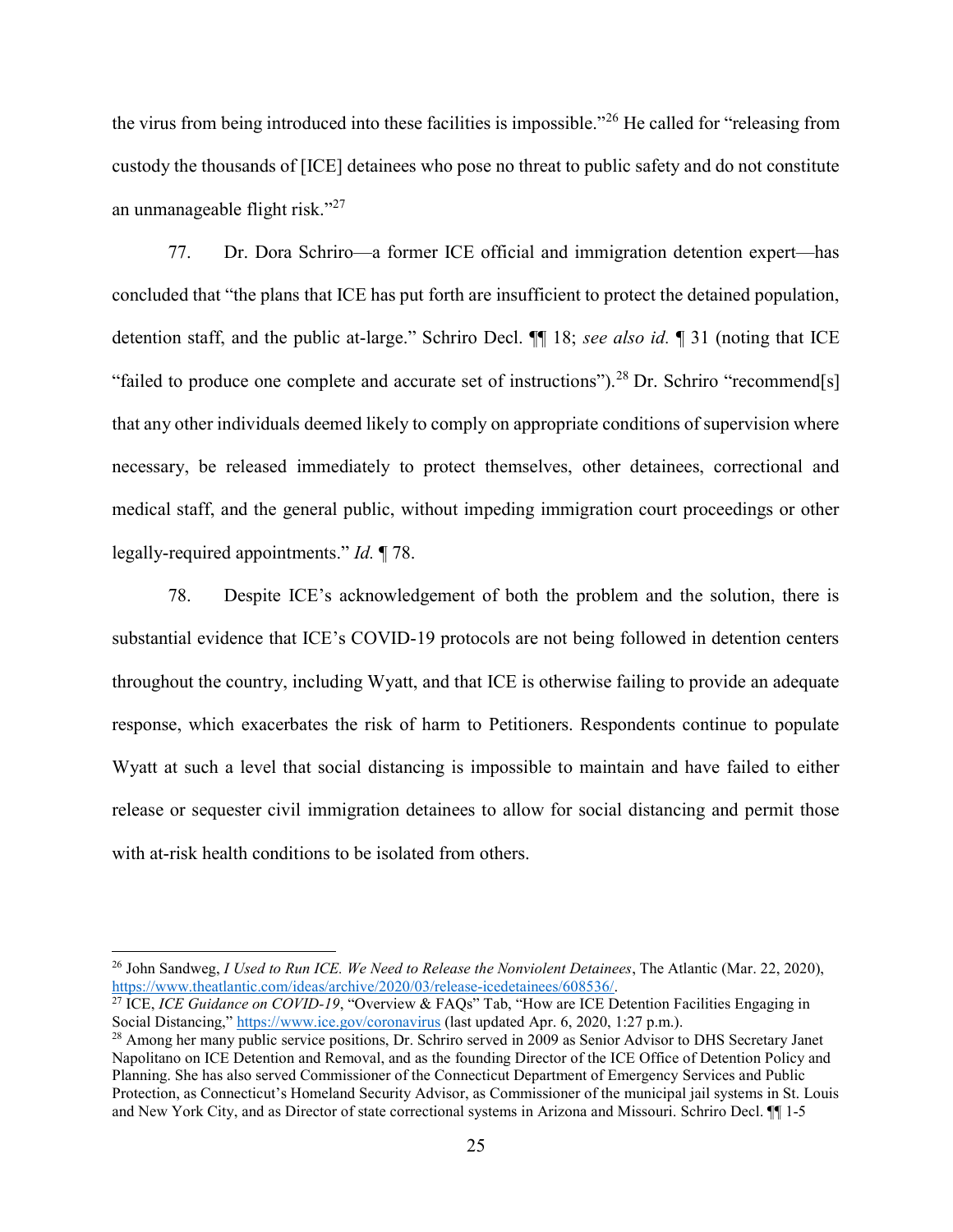79. Most notably, as of May 14, 2020, ICE has confirmed that there have been 965 confirmed cases of COVID-19 among civil immigration detainees in at least 45 facilities nationwide—including at Wyatt—and 44 confirmed cases among ICE employees at 15 facilities.<sup>29</sup> These reported numbers do not include third-party contractors (such as Wyatt employees) who have been infected, as ICE does not publicly report those numbers. Yet, Respondents are continuing to introduce new civil immigration detainees into Wyatt from other facilities and to house new civil immigration detainees with the general population and with persons in federal criminal custody during the initial quarantine period.

80. On March 19, 2020, two medical subject matter experts for the Department of Homeland Security's Office of Civil Rights and Civil Liberties blew the whistle to Congress, writing "regarding the need to implement immediate social distancing to reduce the likelihood of exposure to detainees, facility personnel, and the general public, it is essential to consider releasing all detainees who do not pose an immediate risk to public safety." The experts expressed concern that "the track record of ICE facilities implementing [early screening, testing, isolation and quarantine] protocols historically has been inconsistent." Moreover, even if ICE was consistently taking these precautions, the DHS experts have explained that they "won't be enough" without rapidly "releas [ing] those who do not pose an immediate danger to public safety."  $30$  Respondents nonetheless refuse to heed the advice of public health experts, including their own.

81. Evidence further establishes that these serious defects are far from anomalous, but rather systemic in nature. Indeed, both Dr. Amon and Dr. Schriro join the chorus of public health and correctional health experts in concluding that the risk of contracting the coronavirus which causes COVID-19 is elevated by the inherent conditions created in congregate environments, the

 $^{29}$  Id., "Confirmed Cases" Tab (last updated May 14, 2020, 5:36 p.m.)

 $30$  Allen and Rich, *supra* note 3, at 5 (emphasis in original).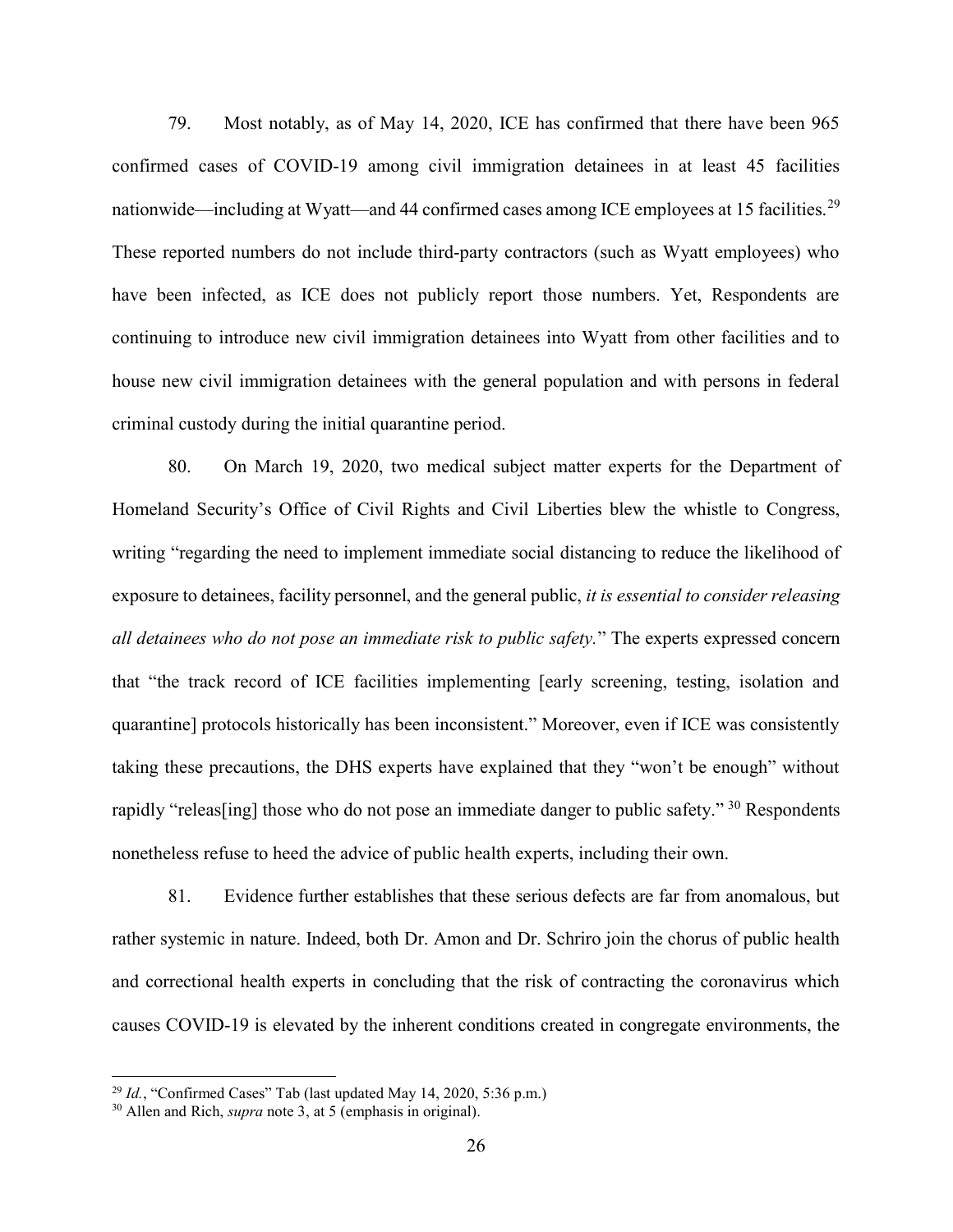confinement conditions at Wyatt, unavailability of testing for the coronavirus, transmission of COVID-19 by people who are asymptomatic or pre-symptomatic, transfer of new detainees into civil immigration detainee populations, arrival and departure of staff, and the ineffectiveness of other preventative measures, besides social distancing, in these conditions. E.g., Amon Decl. ¶¶ 13- 15, 21-26, 28-29, 40, 47-50; Schriro Decl. ¶¶ 20, 23, 31, 54, 56, 59. Dr. Amon notes that the rate of spread in detention facilities "illustrates the dangers the conditions in Wyatt pose to those who are detained there, and to the broader community." Amon. Decl. ¶ 42. Nationally, the "highest rates of infection have been detected in jails." Id.

82. Importantly, the COVID-19 pandemic—and ICE's inadequate and unreasonable response to it—will significantly strain the already subpar medical facilities available to Wyatt's civil immigration detainees. Long before the COVID-19 outbreak, numerous reports (including by DHS itself) have identified serious and substantial flaws in ICE's medical care system. For example, a 2017 OIG report that assessed care at certain ICE facilities identified "long waits for the provision of medical care[.]"<sup>31</sup> Other reports echo these alarming findings about substandard medical care in ICE facilities.<sup>32</sup>

83. These elevated risks are not borne solely by detainees and Wyatt's staff. Dr. Amon notes that if and when the virus becomes prevalent in Wyatt, "[l]arge numbers of ill detainees and

 $32$  See, e.g., U.S. Gov't Accountability Off. GAO-16-23: Additional Actions Needed to Strengthen Mgmt. and Oversight of Detainee Med. Care (Feb. 2016), https://www.gao.gov/assets/680/675484.pdf; Human Rts. Watch, Am. Civil Liberties Union, Nat'l Immigr. Just. Ctr. & Det. Watch Network, Code Red: The Fatal Consequences of Dangerously Substandard Med. Care in Immigr. Det, at 15, 19, 25, 46 (June 2018), *available at* https://www.hrw.org/report/2018/06/20/code-red/fatal-consequences-dangerously-substandard-medical-careimmigration; Human Rights First, Prisons and Punishment: Immigration Detention in California, at 10-13 (Jan. 2019), https://www.humanrightsfirst.org/sites/default/files/Prisons\_and\_Punishment.pdf; J. David McSwane, ICE Has Repeatedly Failed to Contain Contagious Diseases, Our Analysis Shows. It's a Danger to the Pub., PROPUBLICA (Mar. 20, 2020), *available at https://www.propublica.org/article/ice-has-repeatedly-failed-to-contain*contagious-diseases-our-analysis-shows-its-a-danger-to-the-public (analysis of DDRs demonstrates that ICE facilities have "long histories of mishandling infectious diseases that can rapidly spread outside their walls.").

<sup>&</sup>lt;sup>31</sup> Off. of Inspector Gen., Off. of Homeland Sec., OIG-18-32: Concerns About ICE Detainee Treatment and Care at Detention Facilities, at 7 (Dec. 11, 2017), https://www.oig.dhs.gov/sites/default/files/assets/2017-12/OIG-18-32- Dec17.pdf.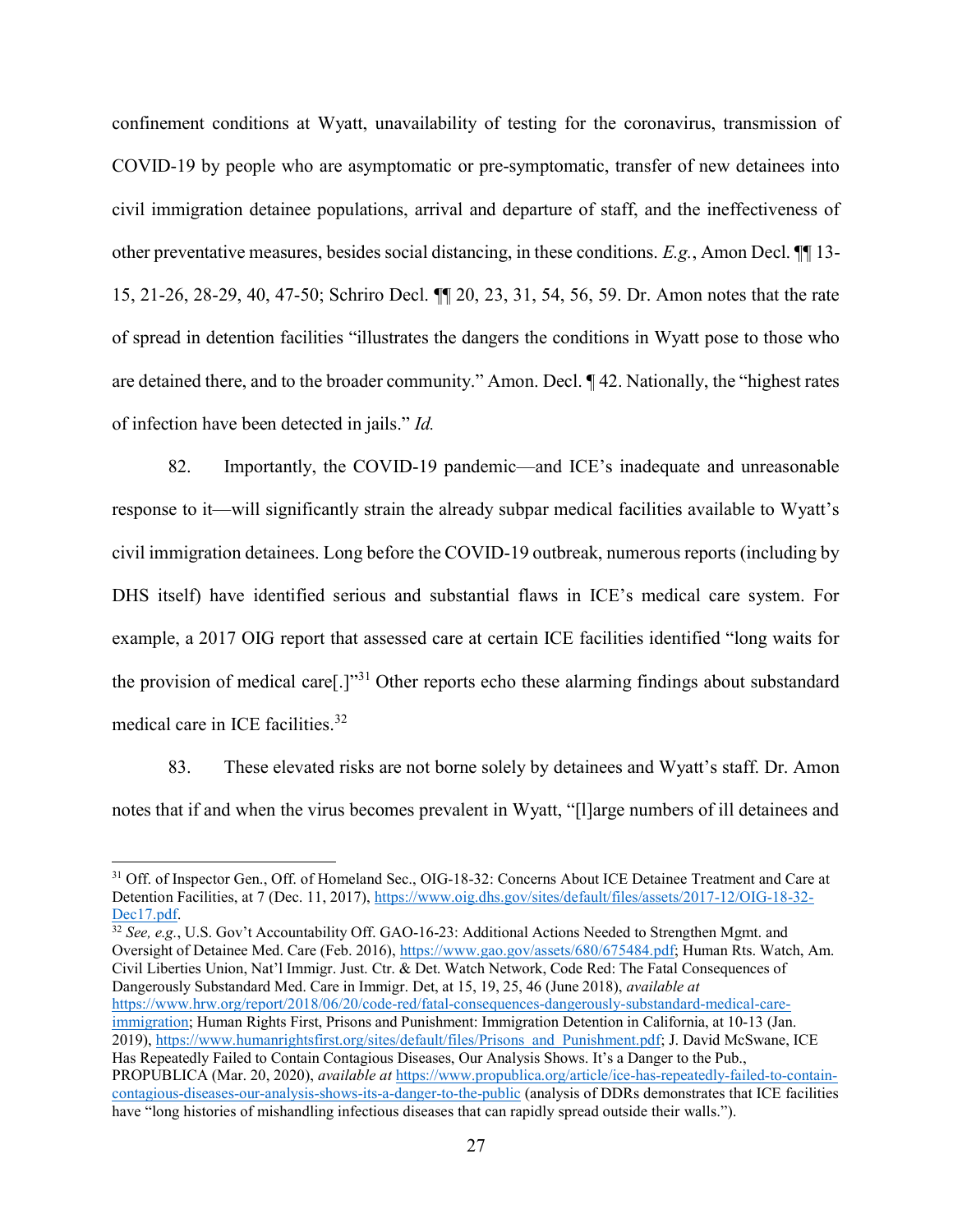corrections staff will also strain the limited medical infrastructure" in the community surrounding Wyatt. Amon. Decl. ¶ 49. He observed that "[t]his is of particular concern as Wyatt is located in Central Falls, Rhode Island, which currently has the highest number of cases of people who have tested positive for COVID-19 per 100,000 people in the state." Id. ¶ 34.b.

84. Wyatt has already reported cases of COVID-19 among detainees, and as Dr. Amon further explains, outbreaks in detention facilities can spiral out of control. See Amon Decl. ¶ 42- 46. As of May 14, jails and prisons account for five of the seven largest COVID-19 outbreaks in the United States, and two thirds of the outbreaks of more than 300 confirmed cases.<sup>33</sup> As Dr. Amon notes, many detainees—including those who are not medically vulnerable—are far safer in their respective communities than in a correctional or other detention facility where social distancing is difficult or impossible. See Amon Decl. ¶¶ 55-58.

85. These predictions are further supported by a recent study, forthcoming in the Journal of Public Health, which found that 72 percent of individuals in ICE detention facilities are expected to be infected by the coronavirus by day 90 of the ICE system's ongoing outbreak under an optimistic contagion scenario, while nearly 100% of ICE detainees are expected to be infected in the same timeframe under a more pessimistic scenario.<sup>34</sup> Between 11 and 15% of ICE detainees likely will require hospitalization. The study discusses possible interventions, including that "[l]owering a facility's population density can slow the spread." As "the total number of infections drop, the time to peak infection shifts, and the proportion of the population infected is lower."<sup>35</sup> At Wyatt specifically, the same researches projected that between 78 and 95% of ICE detainees

 $\overline{a}$ 

 $33$  New York Times, Coronavirus in the U.S.: Latest Map and Case Count, "In America's nursing homes, outbreaks surge," https://www.nytimes.com/interactive/2020/us/coronavirus-us-cases.html (last updated May 14, 2020, 3:03 p.m.).

 $34$  Irvine et al., Modeling COVID-19 and Impacts on U.S. Immigration and Enforcement (ICE) Detention Facilities, 2020, 2020, J. of Urban Health, attached hereto as Exhibit C to Attachment 7, Mujahid Decl. <sup>35</sup> Id.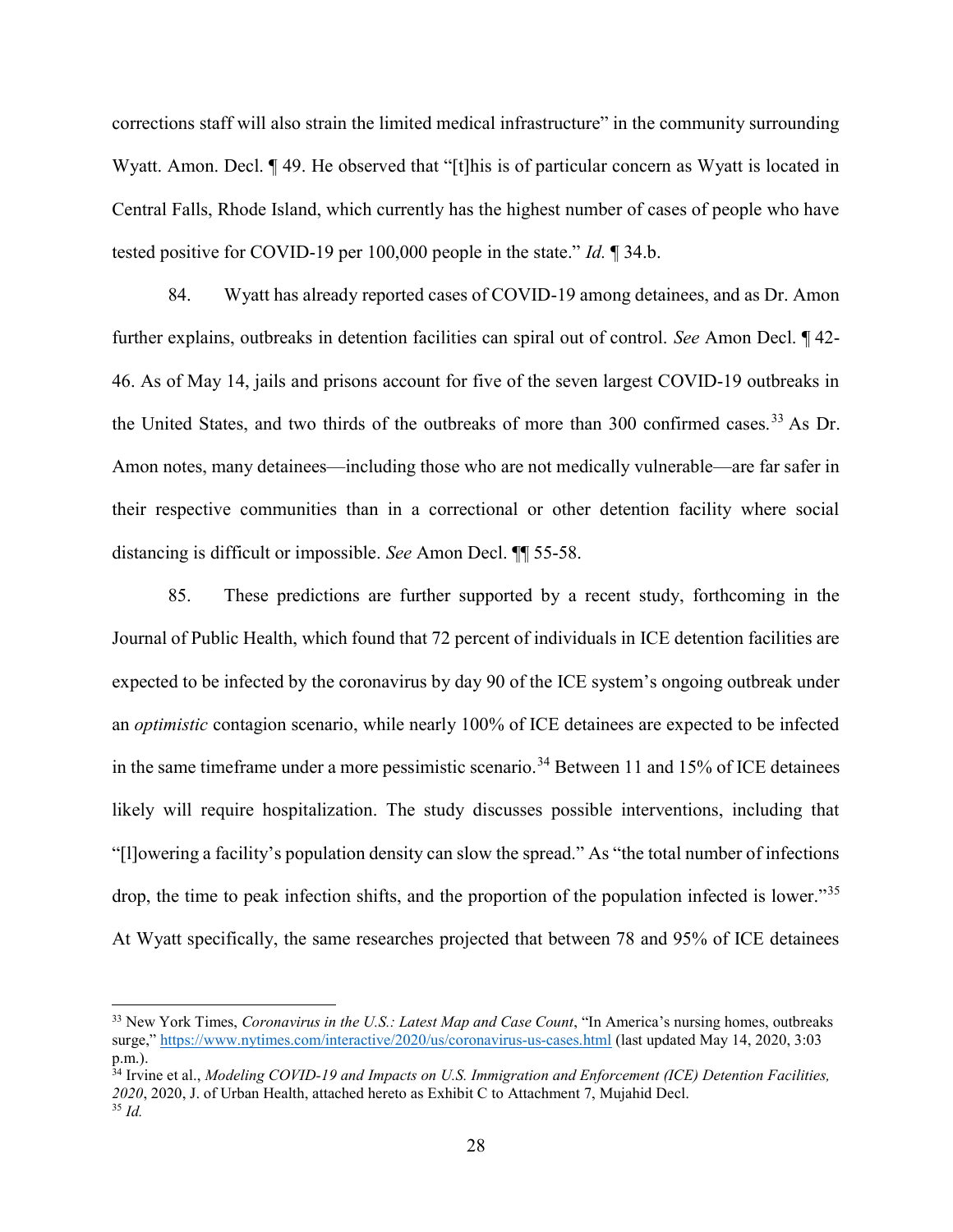will be infected within 90 days of the first case of COVID-19 at the facility<sup>36</sup>—which occurred at least three weeks ago, sometime on or before April 21.

### The Only Way to Avert an Exponential COVID-19 Outbreak Among Wyatt's Immigration Detainees is to Begin Immediately Reducing the Population by Releasing Detainees

86. Risk mitigation is the only known strategy that can protect people from COVID-19 and Respondents, through actions and statements, have demonstrated that they are unwilling and unable to implement meaningful risk mitigation measures. Accordingly, both former ICE officials and public health experts with experience in immigration detention and correctional settings have recommended that detention centers immediately reduce their populations.

87. According to Rhode Island Governor Gina Raimondo, "[s]ocial distancing is working, social distancing is saving lives."<sup>37</sup> Community mitigation includes social distancing which is impossible among the ICE detainees at Wyatt unless a significant number of them are released.

88. Furthermore, the routine practice of transferring immigrant detainees from one facility to another, throughout the nationwide immigration detention network and without widespread testing for the virus that causes COVID-19, makes the likelihood of COVID-19 spread and infection even more likely. For example, on April 11, 71 immigrant detainees were moved from facilities in New York and Pennsylvania to a third facility in Texas to facilitate social distancing at detention centers in the Northeast, but by April 29, at least 21 of those detainees had tested positive

<sup>&</sup>lt;sup>36</sup> Irvine et al., *Modeling COVID-19 & Impacts on ICE Detention Facilities*, 2020, Wyatt Detention Center, www.icecovidmodel.org.

 $37$  AP, Governor: Social Distancing Working to Keep Virus Cases Down, Apr. 16, 2020, https://www.usnews.com/news/best-states/rhode-island/articles/2020-04-16/teen-helps-patients-stay-connectedduring-pandemic.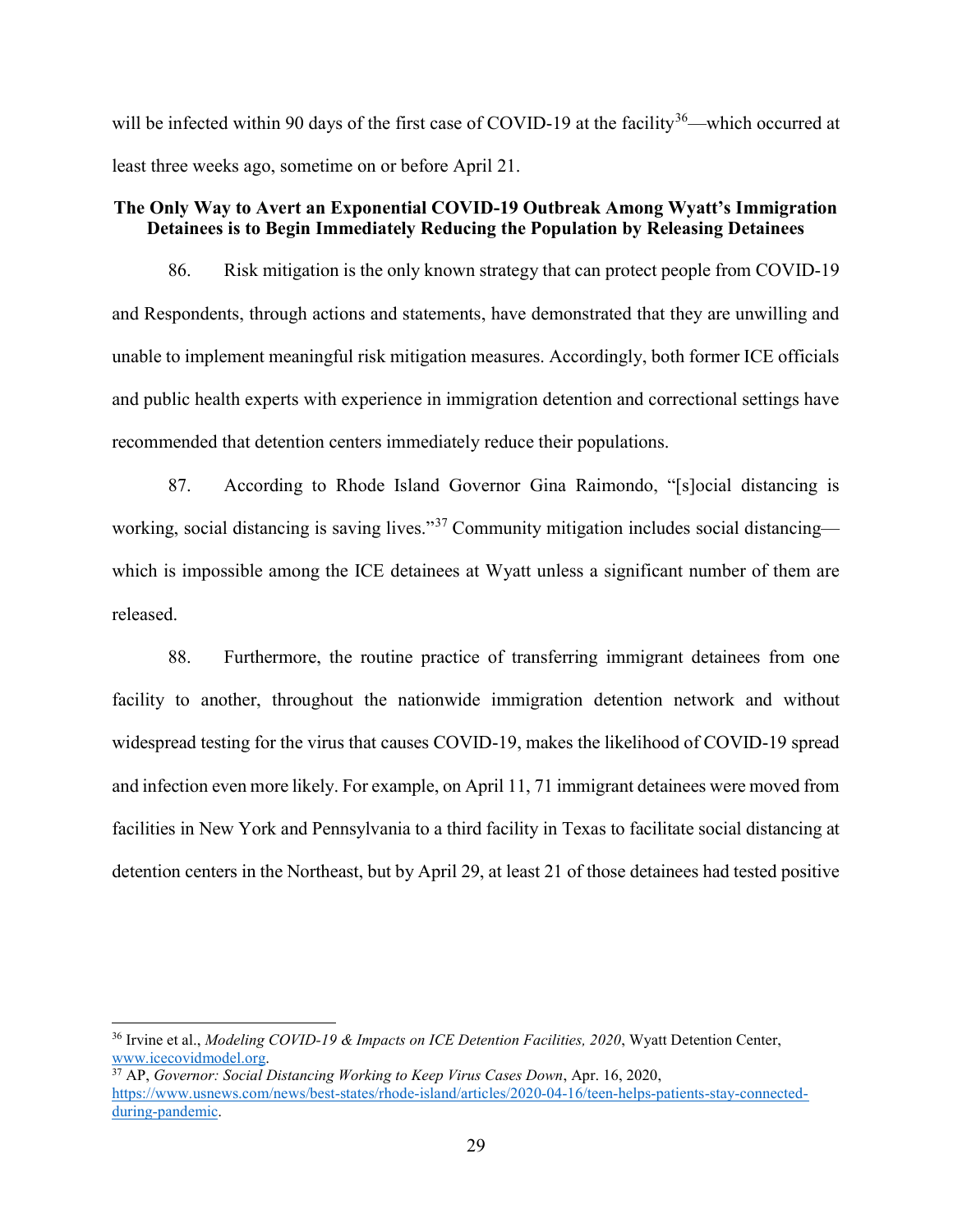for COVID-19.<sup>38</sup> Given such conditions and practices, one would be hard-pressed to think of a more effective means for the spread of COVID-19 than immigration detention.

89. Petitioners do not seek release free of any supervision. ICE has a range of highly effective tools at its disposal to ensure that individuals report for court hearings and other appointments. Schriro Decl. ¶¶ 60-69. For example, ICE has a range of monitoring options, including telephonic reporting and GPS monitoring. Id. ¶¶ 67-68. Compliance rates with ICE's electronic supervised release program is extremely high: studies have found that 99% of program participants appear for proceedings. See Cong. Research Serv., Immigration: Alternatives to Detention (ATD) Programs 9 (July 8, 2019), https://fas.org/sgp/crs/homesec/R45804.pdf.

### Respondents' Failure to Adequately Protect Petitioners from COVID-19 Violates Their Due Process Rights

90. "When the Government detains a person for the violation of an immigration law, the person is a civil detainee, even if he has a prior criminal conviction." Sallaj, 2020 WL 1975819, at \*3 (quoting Castillo v. Barr, --- F. Supp. 3d ----, 2020 WL 1502864, at \*3 (C.D. Cal. Mar. 27, 2020)) (in turn citing Zadvydas v. Davis, 533 U.S. 678, 690 (2001)). Civil detainees are "entitled to more considerate treatment than a criminal detainee, whose conditions of confinement are designed to punish." *Id.* (quoting *Castillo*, 2020 WL 1502864, at \*3) (in turn citing *Youngberg v.* Romeo, 457 U.S. 307, 321-22 (1982)). Respondents cannot hold Petitioners and other civil detainees in conditions that constitute punishment. See, e.g., Bell v. Wolfish, 441 U.S. 520, 535 n.16 (1979) ("Due process requires that a pretrial detainee not be punished."); Zadvydas v. Davis, 533 U.S. 678, 721 (2001) ("Where detention is incident to removal, the detention cannot be justified as punishment nor can the confinement or its conditions be designed in order to punish.").

 $\overline{a}$ 

<sup>&</sup>lt;sup>38</sup> Hamed Aleaziz, *ICE Moved Dozens of Detainees Across the Country During the Coronavirus Pandemic. Now* Many Have COVID-19, Buzzfeed News, Apr. 29, 2020, https://www.buzzfeednews.com/article/hamedaleaziz/iceimmigrant-transfer-jail-coronavirus.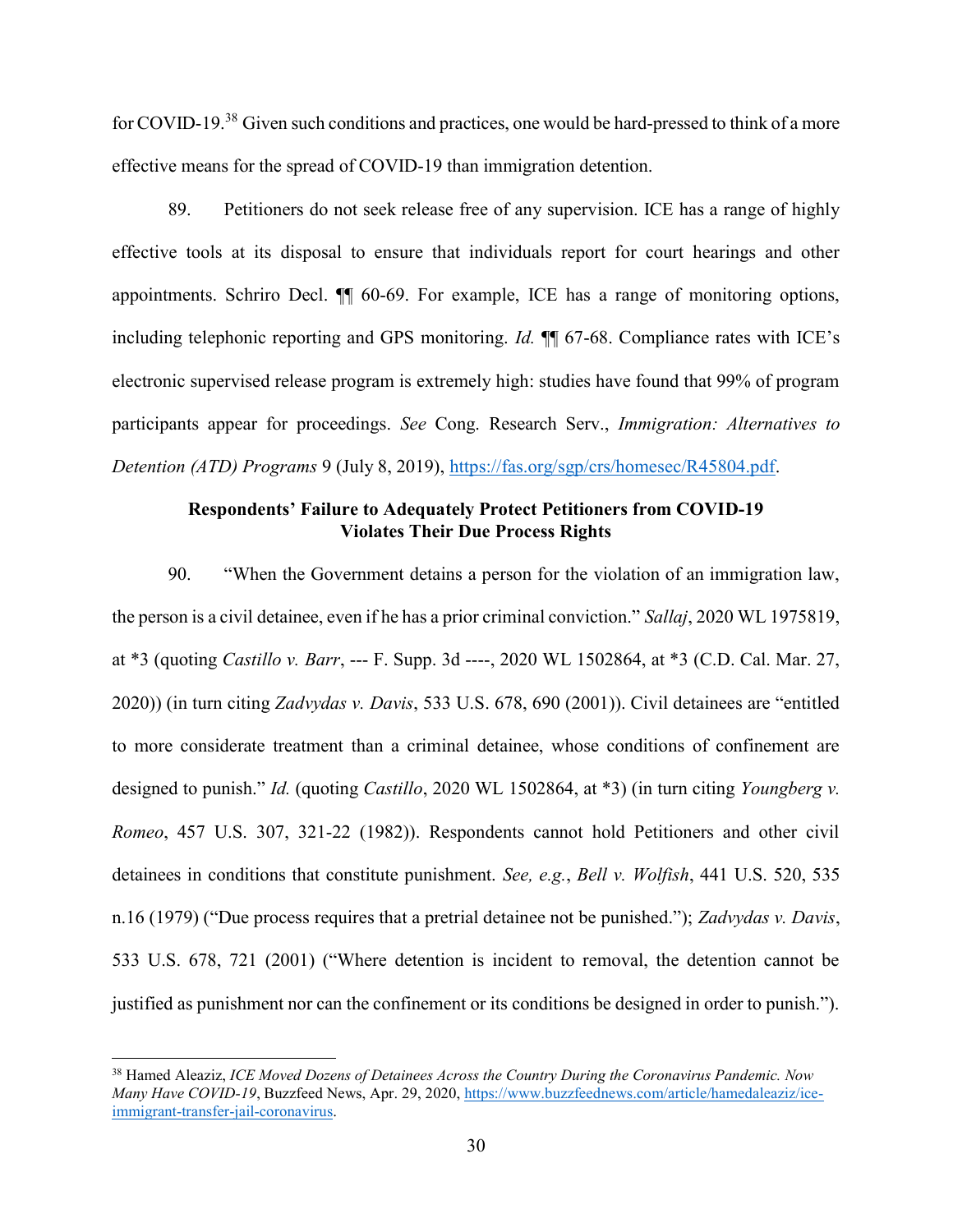91. "The Constitution imposes upon the Government a duty to assume responsibility for a detainee's safety and general well-being while in custody." Sallaj, 2020 WL 1975819, at \*3 (citing Helling v. McKinney, 509 U.S. 25, 32 (1993)). The Due Process Clause protects pre-trial and civil detainees from objectively unreasonable conduct that creates a risk to their safety. See Kingsley v. Hendrickson, 135 S. Ct. 2466, 2472-73 (2015); see also, e.g., Miranda v. County of Lake, 900 F.3d 335, 352 (7th Cir. 2018); Gordon v. County of Orange, 888 F.3d 1118, 1120, 1122- 25 (9th Cir. 2018). The detainee need only prove that, "from an objective viewpoint," the conduct was "'not rationally related to a legitimate governmental objective or that it [was] excessive in relation to that purpose." Miranda-Rivera v. Toledo-Davila, 813 F.3d 64, 70 (1st Cir. 2016) (quoting Kingsley, 135 S. Ct. at 2473-74). Additionally, conditions of confinement for civil immigration detainee violate the Constitution if they do not "reasonably relate[] to a legitimate governmental objective." Bell, 441 U.S. at 539 (1979); accord Lyons v. Powell, 838 F.2d 28, 29 (1st Cir. 1988).

92. At the very minimum, "[t]he due process guarantee of the Constitution obliges the government 'to refrain at least from treating a pretrial detainee with deliberate indifference to a substantial risk of serious harm to health." See Sallaj, 2020 WL 1975819, at \*3 (emphasis added) (some quotation marks omitted) (quoting Savino I, 2020 WL 1703844, at \*6) (in turn quoting Coscia v. Town of Pembroke, 659 F.3d 37, 39 (1st Cir. 2011)).

93. Respondents' failure or inability to facilitate social distancing at Wyatt or to implement sufficient sanitation practices violates Petitioners' due process rights. "The risk of contracting COVID-19 in a detention center, such as the Wyatt, is dangerously high." Sallaj, 2020 WL 1975819, at  $*3$ . "As warned by the CDC, conditions of confinement inherently prevent one's ability to socially distance, which, until a treatment is discovered, or a vaccine developed, is the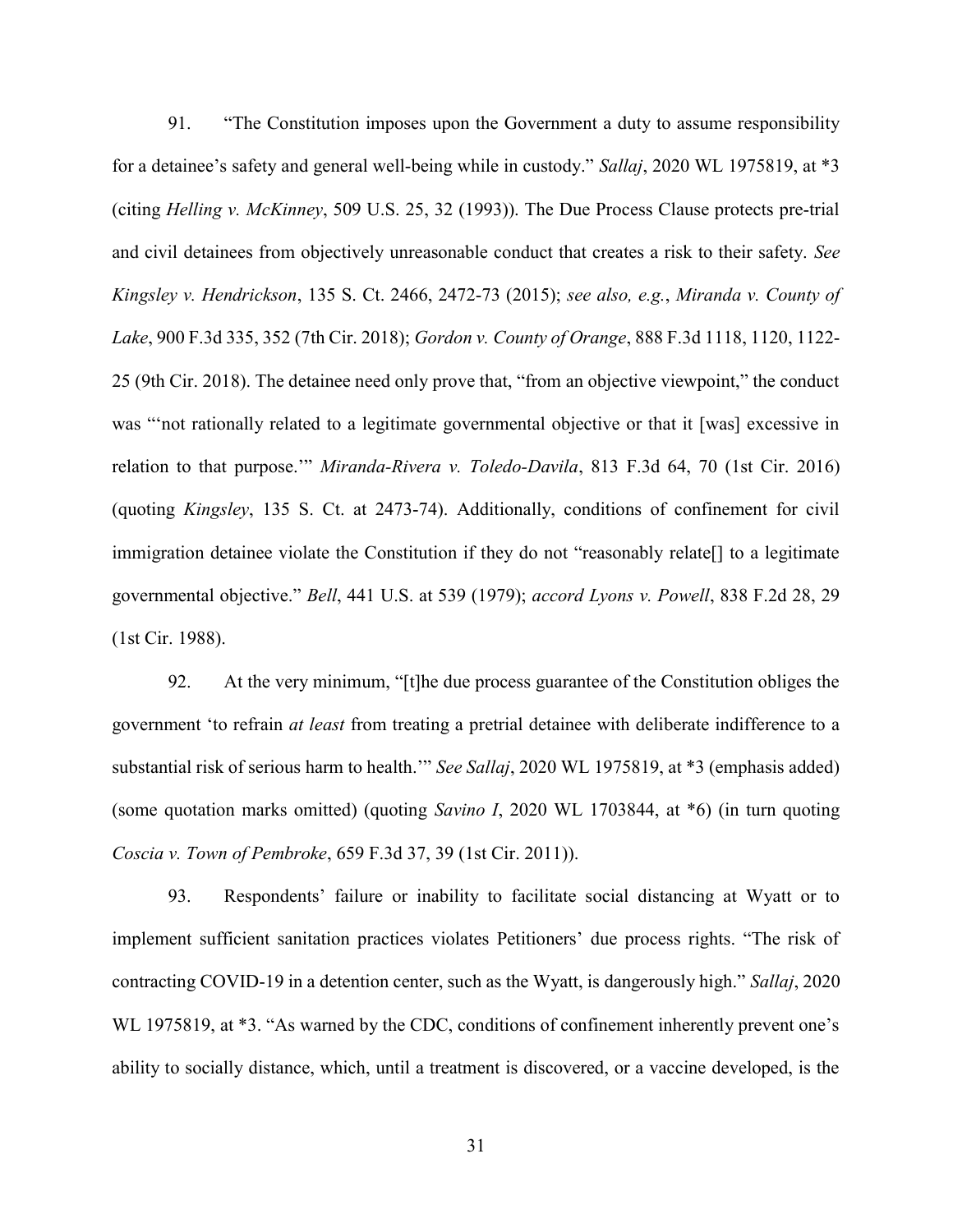best measure to reduce the spread of the disease." *Id.* "Courts around the country are recognizing this fact." Id. (collecting cases). "Although the Respondents have asserted that the Wyatt has taken measures to mitigate the risk of Covid-19 spreading, its ability to do so is diminishing." Id. This ineffective response in the face of an indisputably grave risk to health and life violates the Due Process Clause. Id.

94. The number of confirmed cases of COVID-19 at Wyatt has grown exponentially since this Court's April 24 order in *Sallaj*, and, as then, "the full extent of the risk is [still] unknown" due to inadequate testing. See id. Accordingly, Petitioners here, like Mr. Sallaj before them, have "a likelihood of success on the merits of [their] Fifth Amendment claim because continuing to hold [them] in civil detention at the Wyatt, where COVID-19 is present, could expose [them] to an unnecessary substantial risk of serious harm to [their] health." Id.

95. Stopping the transfer of additional civil immigration detainees to Wyatt and substantially reducing the civil immigration detainee population at the facility are the only means to protect the due process rights of Petitioners and the putative class of all Wyatt immigration detainees.

96. Respondents have no legitimate or compelling interest in maintaining or increasing the civil immigration detainee population at Wyatt. ICE has a myriad of options—other than physical incarceration—to achieve its purpose of ensuring Petitioners' attendance to immigration court proceedings and compliance with removal and other custodial orders.

#### Class Action and Representative Habeas Allegations

97. Petitioners bring this action pursuant to Rule 23(b)(2) of the Federal Rules of Civil Procedure, on behalf of themselves and a class of similarly situated individuals.

98. Petitioners seek to represent a class of all individuals held in civil immigration detention at Wyatt.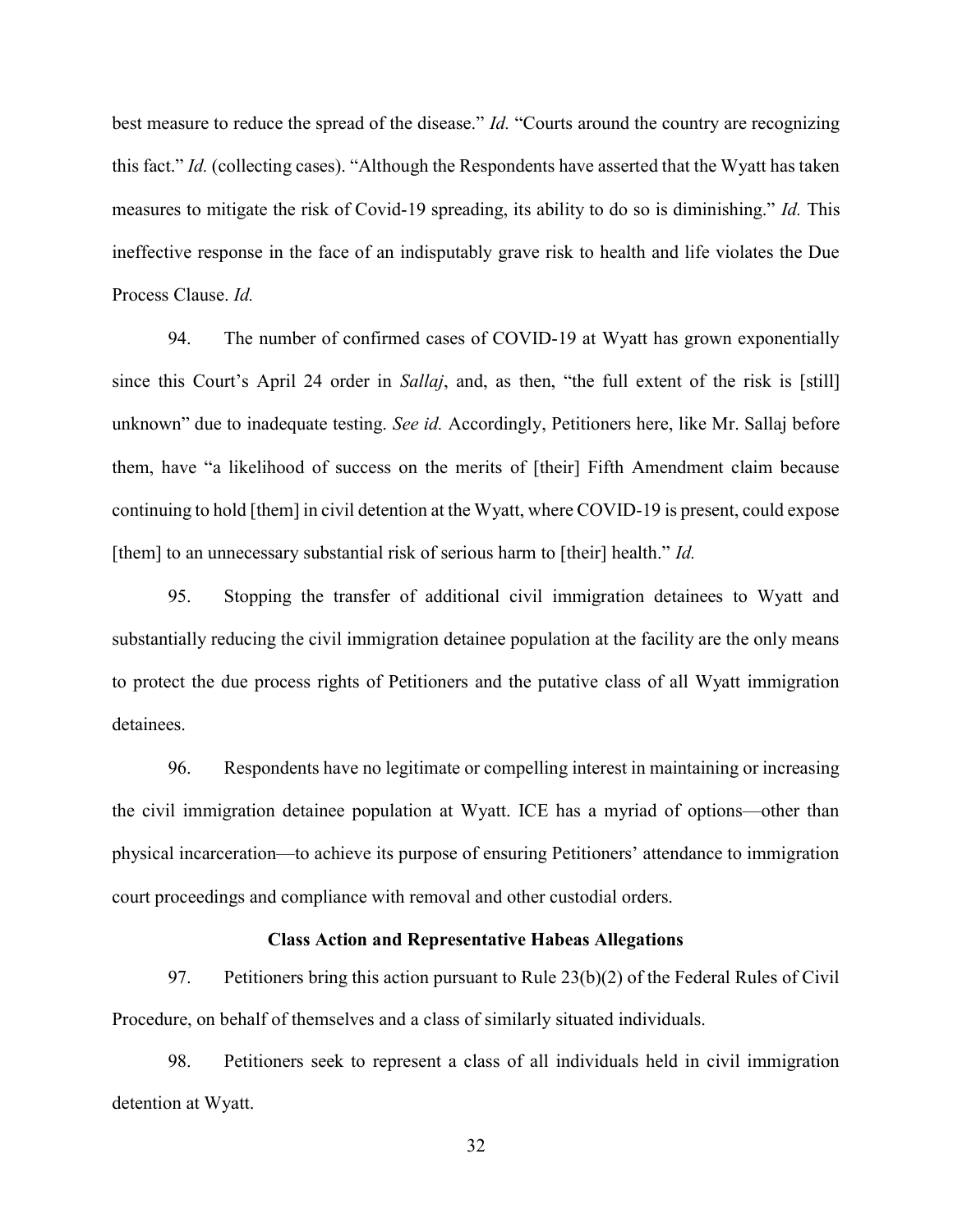99. The proposed class satisfies all four prongs of Rule 23(a).

100. Rule  $23(a)(1)$  is satisfied because the members of the proposed class are so numerous that joinder of all members is impracticable. Upon information and belief, there are approximately 71 ICE detainees currently held at Wyatt. The numerosity requirement imposes only a "low threshold," Garcia-Rubiera v. Calderon, 570 F.3d 443, 460 (1st Cir. 2009), such that "a class size of forty or more will generally suffice in the First Circuit." Reid v. Donelan, 297 F.R.D. 185, 189 (D. Mass. 2014).

101. Joinder is also impracticable because class members are detained and largely unrepresented, limiting their ability to bring individual litigation.

102. The proposed class meets the commonality requirements of Rule 23(a)(2). Whether current conditions at Wyatt, including the failure to implement social distancing in the face of the COVID-19 pandemic, comply with the Fifth Amendment presents common questions of fact and law.

103. The proposed class meets the typicality requirements of Rule 23(a)(3) because the representative Petitioners' claims are typical of the claims of their class. Petitioners are currently civil immigration detainees at Wyatt, who are exposed to the current conditions of detention, and at high risk of infection, illness, and death from COVID-19.

104. The proposed class meets the adequacy requirements of Rule  $23(a)(4)$ . Petitioners have the requisite personal interest in the outcome of this action and have no interests adverse to the interests of the proposed class.

105. Additionally, the proposed class is represented by pro bono counsel from the American Civil Liberties Union, two law professors at Roger Williams University serving as cooperating attorneys of the American Civil Liberties Union of Rhode Island, and the law firm Morgan, Lewis & Bockius, LLP. Petitioners' counsel has extensive experience litigating class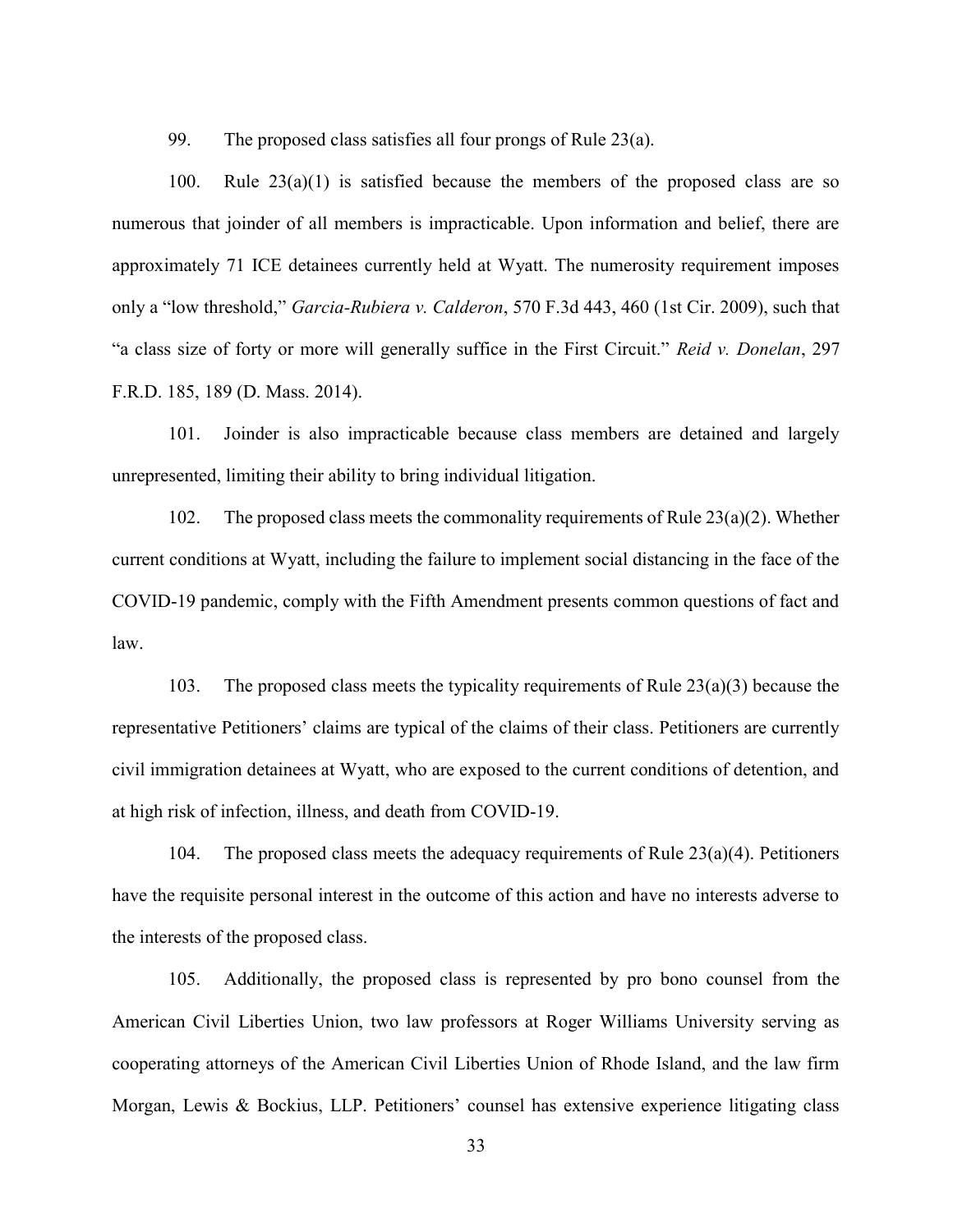action lawsuits and other complex cases in federal court, including civil rights lawsuits and petitions for habeas corpus on behalf of detained immigrants.

106. The members of the class are readily ascertainable through Respondents' records.

107. Finally, the proposed class satisfies Rule 23(b)(2). Respondents have acted or refused to act on grounds generally applicable to the class by detaining class members without social distancing in the face of the COVID-19 pandemic. Thus, final injunctive and declaratory relief is appropriate for the class as a whole.

108. Alternatively, Petitioners seek certification of the proposed class as a representative habeas class. See United States ex rel. Sero v. Preiser, 506 F.2d 1115 (2d Cir. 1974). Petitioners seek a writ of habeas corpus to remedy their and the class members' unconstitutional detention in life-threatening conditions at Wyatt.

#### CLAIM FOR RELIEF

## Violation of Fifth Amendment Right to Due Process (Unlawful Punishment; Freedom from Cruel Treatment and Conditions of Confinement)

109. Petitioners reallege and incorporate by reference each and every allegation contained in the preceding paragraphs as if set forth fully herein.

110. The Fifth Amendment requires the federal government to maintain conditions of reasonable health and safety for people in its custody. The government violates this requirement when it fails to provide for their basic human needs, including reasonable safety.

111. The federal government also violates the Fifth Amendment when it subjects anyone in its custody to cruel treatment, and when it subjects civil detainees to conditions of confinement that amount to punishment.

112. By detaining Petitioners at Wyatt during the COVID-19 pandemic—and while there is an outbreak of COVID-19 at Wyatt—without implementing appropriate social distancing or hygiene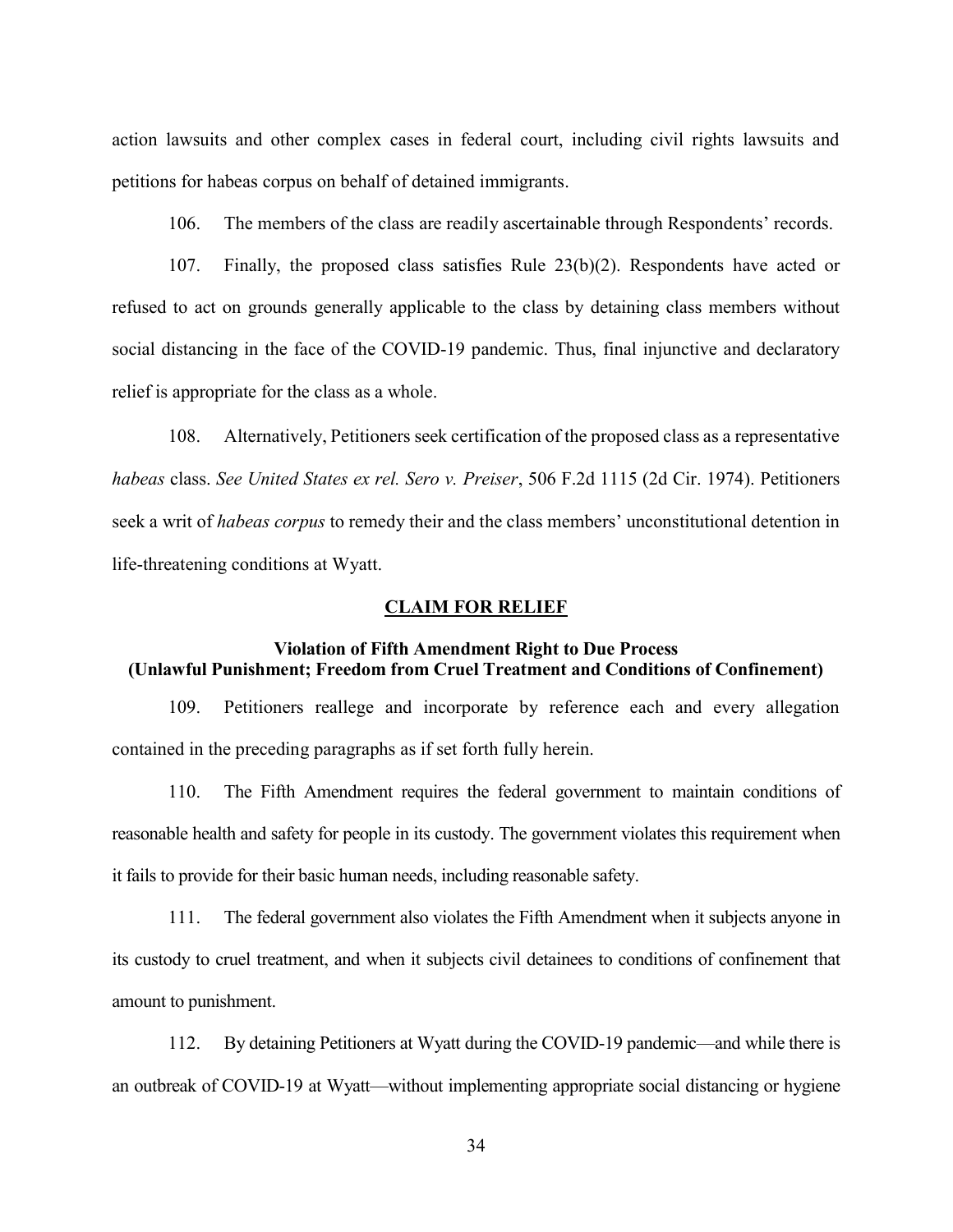precautions, Respondents are failing to ensure Petitioners' reasonable safety, exposing them to a risk of infection from the virus that causes COVID-19. Respondents are thus violating Petitioner's and other putative class members' rights under the Fifth Amendment.

113. Respondents continue to admit new ICE detainees to Wyatt, in reckless disregard of and deliberate indifference to the dangerous conditions there and the facility's inability to provide minimal protection against COVID-19.

114. Alternatives to detention are available that would preserve and protect both Petitioners' health and well-being and that of the broader community. Release either on personal recognizance or subject to monitoring or supervision would cause no burden on Respondents and would place Petitioners at substantially lower risk of contracting COVID-19, with all of its attendant threats to health and life.

115. Respondents are subjecting Petitioners to detention conditions that violate Petitioners' right to reasonable safety in government custody and, accordingly, Respondents' ongoing detention of Petitioners violates the Due Process Clause of the Fifth Amendment.

#### PRAYER FOR RELIEF

Petitioners respectfully ask this Court to:

A. Certify the Petitioners and all similarly situated civil immigration detainees held at Wyatt as a class, appoint named Petitioners as class representatives, and appoint the undersigned as class counsel;

B. Order Respondents not to transfer Petitioners or any putative class members to custody outside of this Court's jurisdiction while this action is pending;

C. Order Respondents not to the transfer additional civil immigration detainees to Wyatt while this action is pending;

D. Exercise the Court's inherent power to undertake an expedited process for reviewing bail applications for the Petitioners and all putative class members pending a final decision on the merits of their habeas claims;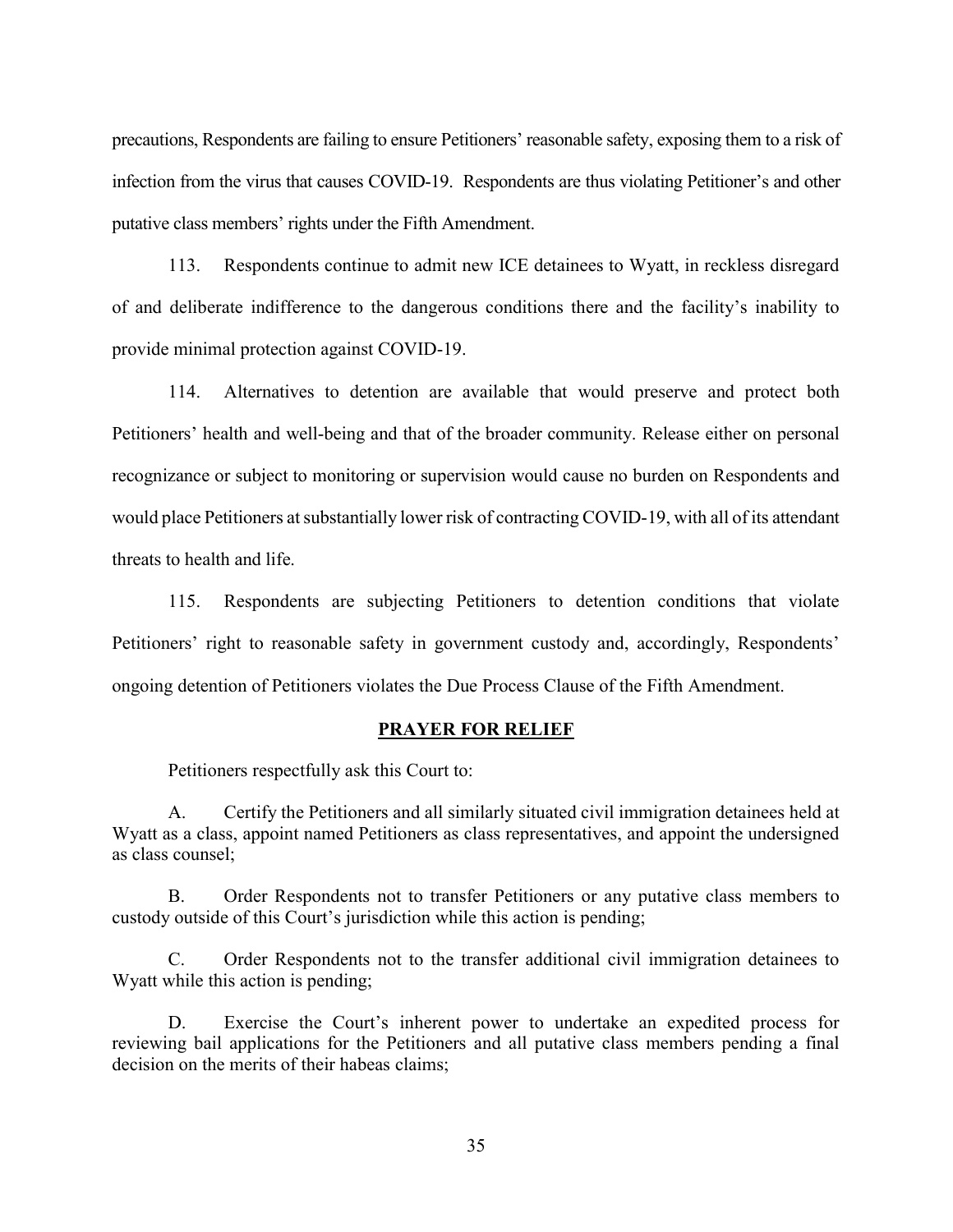E. Declare that conditions of confinement for all noncitizen civil detainees held at Wyatt are currently unconstitutional under the Due Process Clause of the Fifth Amendment;

F. Issue a Writ of Habeas Corpus on behalf of the Petitioners and all putative class members and order their immediate release or placement in community-based alternatives to detention such as conditional release, with appropriate precautionary public health measures;

G. Issue injunctive relief ordering the immediate release of Petitioners and all putative class members, or their placement in community-based alternatives to detention, with appropriate precautionary public health measures;

H. Award Petitioners their costs and reasonable attorneys' fees in this action under the Equal Access to Justice Act, as amended, 5 U.S.C. § 504 and 28 U.S.C. § 2412, and on any other basis justified under law; and

I. Grant such further relief as the Court deems just and appropriate.

Dated: May 15, 2020 Respectfully Submitted,

| David C. Fathi**                                                                                                                                  | s/ Deborah S. Gonzalez                                                                                                                                                                                                                                   |
|---------------------------------------------------------------------------------------------------------------------------------------------------|----------------------------------------------------------------------------------------------------------------------------------------------------------------------------------------------------------------------------------------------------------|
| Eunice H. Cho**                                                                                                                                   | Deborah S. Gonzalez, Esq., Bar No. 7931                                                                                                                                                                                                                  |
| American Civil Liberties Union Foundation,                                                                                                        | Jared Goldstein*                                                                                                                                                                                                                                         |
| <b>National Prison Project</b><br>915 15th St. NW, 7th Floor<br>Washington, DC 20005<br>$T: 202 - 548 - 6616$<br>dfathi@aclu.org<br>ECho@aclu.org | Roger Williams University School of Law<br>Cooperating Attorneys, American Civil<br>Liberties Union Foundation of Rhode Island<br>1 Empire Street, Suite 435<br>Providence, RI 02903<br>$T: 401-486-7230$ (C)<br>dgonzalez@rwu.edu<br>jgoldstein@rwu.edu |
| Omar Jadwat*                                                                                                                                      |                                                                                                                                                                                                                                                          |
| Michael K.T. Tan*                                                                                                                                 | Susan Baker Manning*                                                                                                                                                                                                                                     |
| American Civil Liberties Union Foundation,                                                                                                        | Natalie A. Bennett*                                                                                                                                                                                                                                      |
| Immigrants' Rights Project                                                                                                                        | Morgan, Lewis & Bockius LLP                                                                                                                                                                                                                              |
| 125 Broad Street, 18th Floor                                                                                                                      | 1111 Pennsylvania Avenue, NW                                                                                                                                                                                                                             |
| New York, NY 10004                                                                                                                                | Washington, DC 20004-2541<br>$T: 202 - 739 - 3000$                                                                                                                                                                                                       |
| $T: 212 - 549 - 2660$                                                                                                                             |                                                                                                                                                                                                                                                          |
| ojadwat@aclu.org                                                                                                                                  | susan.manning@morganlewis.com<br>natalie.bennett@morganlewis.com                                                                                                                                                                                         |
| mtan@aclu.org                                                                                                                                     |                                                                                                                                                                                                                                                          |
|                                                                                                                                                   |                                                                                                                                                                                                                                                          |